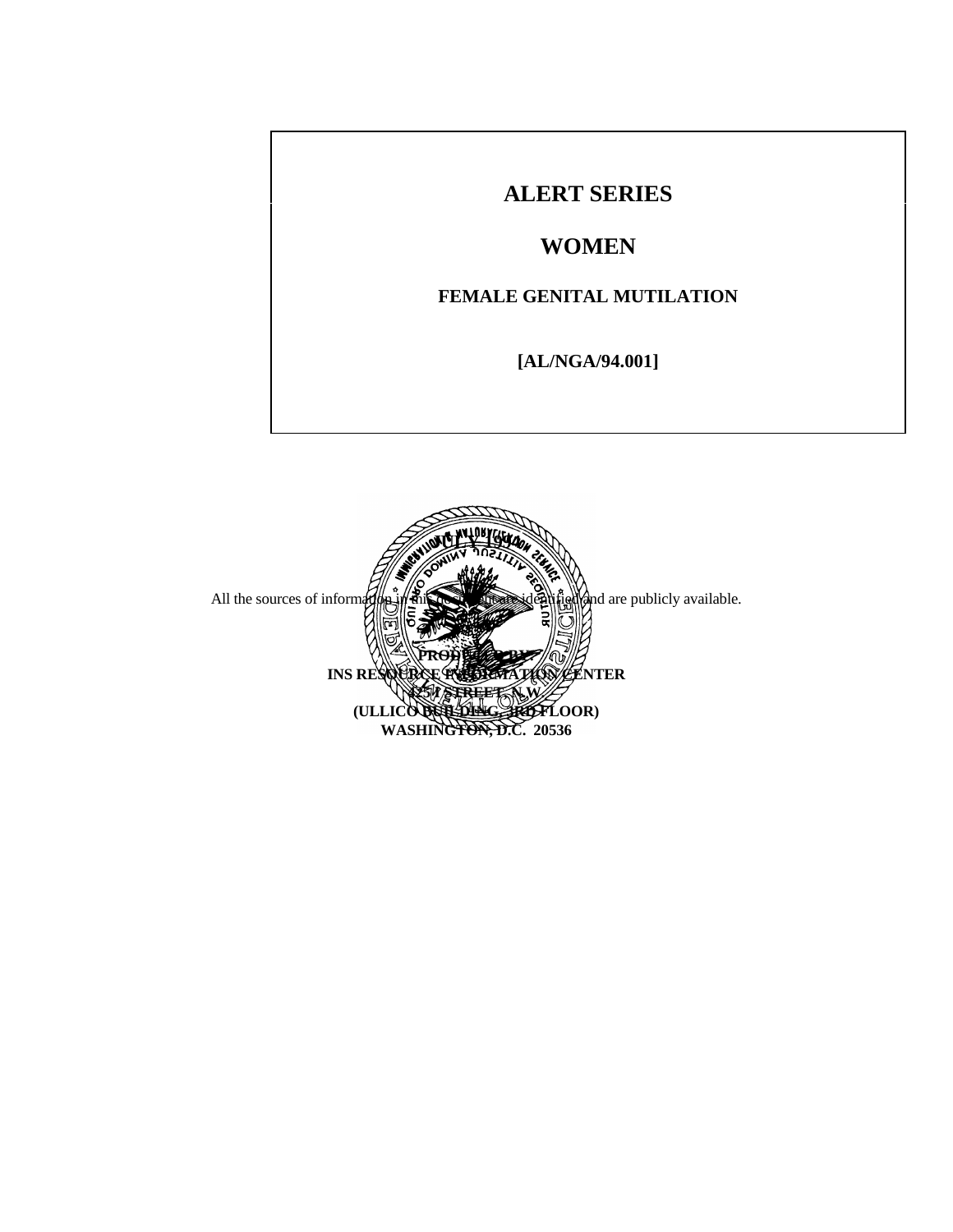# **DISCLAIMER**

The July 27, 1990 Regulations, "Aliens and Nationality: Asylum and Withholding of Deportation Procedures," mandated the creation of a new corps of Asylum Officers to provide an initial, nonadversarial adjudication of asylum claims. Asylum Officers use asylum law, interviews with asylum applicants, and relevant information on country conditions to determine the merits of individual claims for asylum.

The Resource Information Center was created to assist Asylum Officers domestically, and Immigration Officers determining refugee status overseas, by collecting and disseminating credible and objective information on human rights conditions. As specified in the Regulations (8 CFR 208.12), such information may be obtained from the Department of Justice, the Department of State, and "other credible sources, such as international organizations, private voluntary organizations, or academic institutions."

Resource Information Center Papers are one of the means by which information reflecting a wide range of credible sources is summarized for easy access by Asylum and Immigration Officers. The views expressed in Resource Information Center papers do not necessarily represent official U.S. Government opinion, nor do they reflect U.S. foreign policy concerns. This paper was written on the basis of publicly available information, analyses, and comment. All sources are cited. This paper cannot be, and does not purport to be, either exhaustive with regard to the country surveyed, or conclusive as to the merits of any claim to refugee status or asylum. Updates to this paper may be made from time to time.

NOTE: This paper has been particularly written to address the information needs and issues of concern to U.S. Asylum Officers and other Immigration Officers. As such, it may not be exhaustive in its coverage of related human rights issues. To facilitate easy access to information, certain paragraphs, phrases and facts may have been repeated in several sections of this paper. Although a wide range of sources was consulted in preparing this document, only a few of the major sources are cited in the footnotes and bibliography of this document.

\_\_\_\_\_\_\_\_\_\_\_\_\_\_\_\_\_\_\_\_\_\_\_\_\_\_\_\_\_\_\_\_\_\_\_\_\_\_\_\_\_\_\_\_\_\_\_\_\_\_\_\_\_\_\_\_\_\_\_\_\_\_\_\_\_\_\_\_\_\_\_\_\_\_\_\_\_\_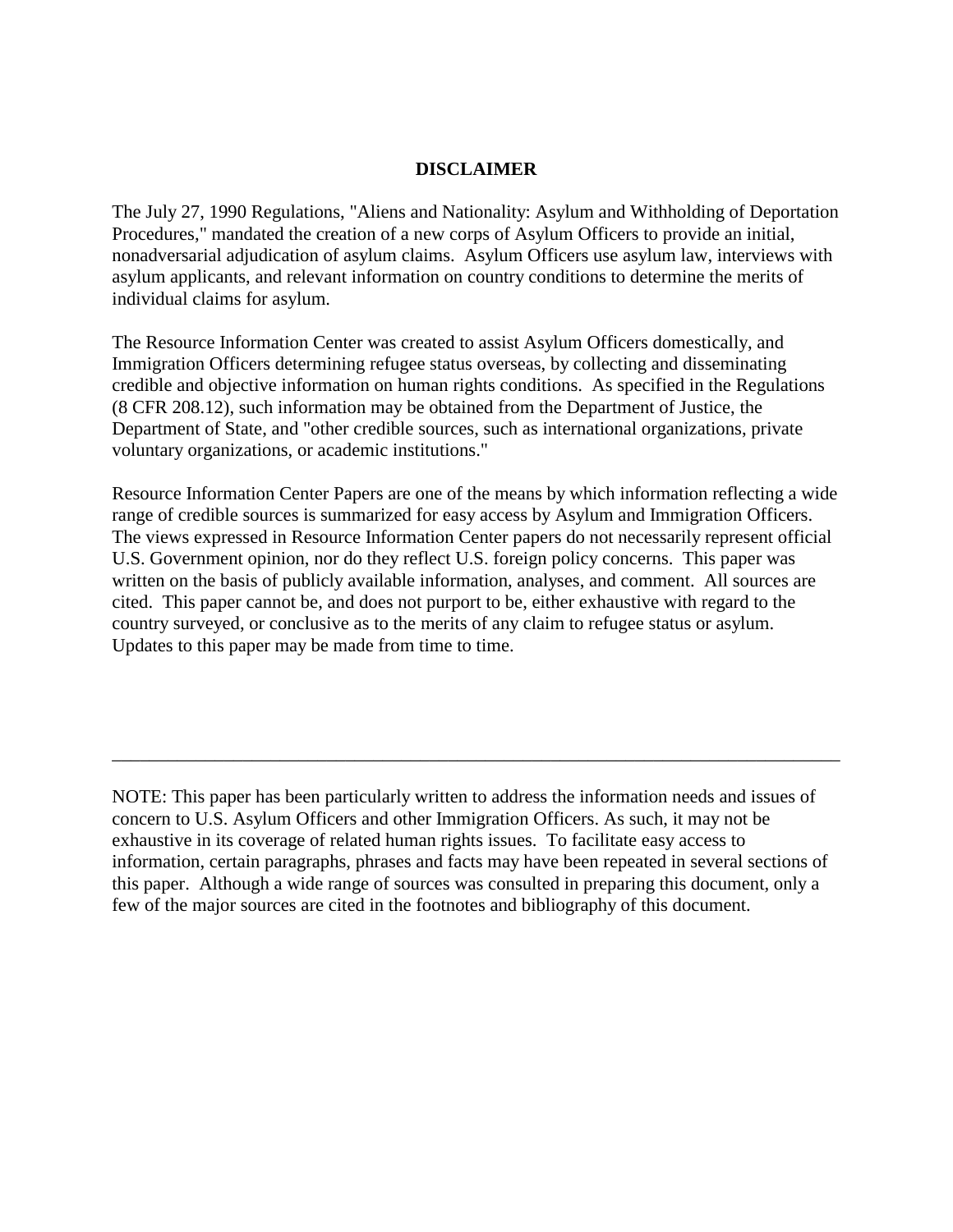# **TABLE OF CONTENTS**

| UNHCR and Canadian Considerations for Women Seeking Asylum or |  |
|---------------------------------------------------------------|--|
|                                                               |  |
|                                                               |  |
|                                                               |  |
|                                                               |  |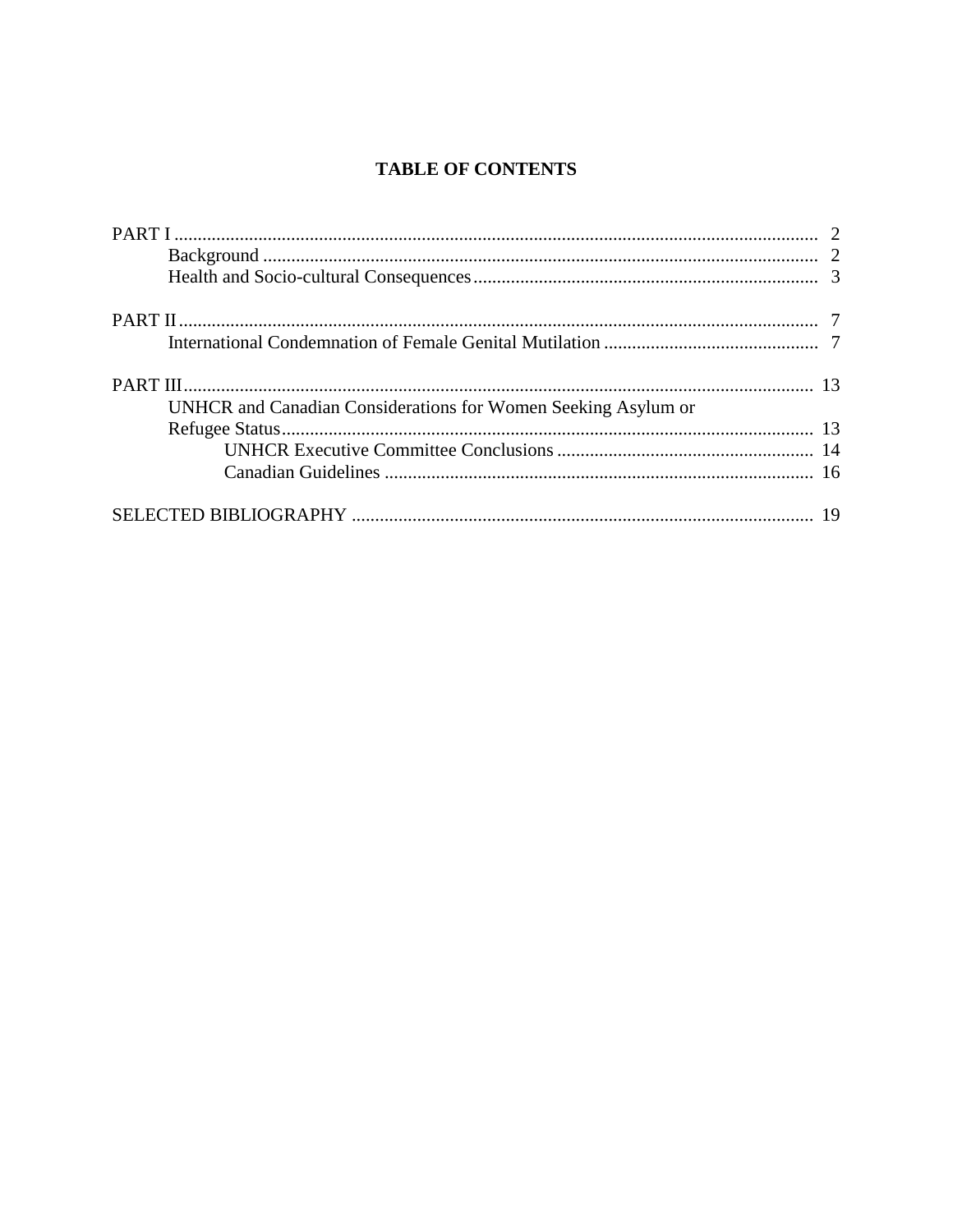### **PART I**

#### Background

j

 In Africa today, women's voices are being raised for the first time against genital mutilations still practiced on babies, little girls, and women. These voices belong to a few women, who...remain closely attached to their identity and heritage, but are prepared to call it in question when traditional practices endanger their lives and their health. They are beginning the delicate task of helping women free themselves from customs which have no advantage and many risks for their physical and psychological well-being, without at the sa[m](#page-23-0)e time destroying the supportive and beneficial threads of their cultural fabric.<sup>1</sup>

 The World Health Organization estimates that over eighty million infants, adolescents, and women have been subjected to female genital mutilation. These mutilations continue to be performed in more than thirty countries in Africa (including parts of Burkina Faso, Djibouti, Egypt, Ethiopia, Guinea Bissau, Kenya, Mali, Nigeria, Senegal, Sierra Leone, Somalia, and Sudan) and Asia (including parts of Indonesia, Malaysia, Oman, South Yemen, and the United Arab Emirates), as well as among immigrant communities in other countries.<sup>1</sup>

The following are the types of female genital mutilation:<sup>2</sup>

- $\triangleright$  Circumcision, or cutting of the prepuce or hood of the clitoris is the mildest form of female genital mutilation and affects only a small percentage of the concerned women.
- Excision, or cutting/removal of the clitoris and all or part of the labia minora.
- $\triangleright$  Infibulation, or cutting of the clitoris, the whole of the labia minora and at least the anterior two-thirds and often the whole of the medial part of the labia majora. The two sides of the vulva are then stitched together with silk, catgut or thorns, and a tiny sliver of wood or reed is inserted to preserve an opening for urine and menstrual blood. The girl's legs are usually bound together from ankle to knee until the wound has healed, which may take up to 40 days.

<sup>&</sup>lt;sup>1</sup>World Health Organization, *Female Genital Mutilation: World Health Assembly Calls for the Elimination of Harmful Traditional Practices* (Geneva: WHO Office of Information, Press Release WHA/10, 12 May 1993), p. 1.

<sup>&</sup>lt;sup>2</sup> Dorkenoo, Efua; Elworthy, Scilla, *Female Genital Mutilation: Proposals for Change* (London: Minority Rights Group, April 1992), p. 7.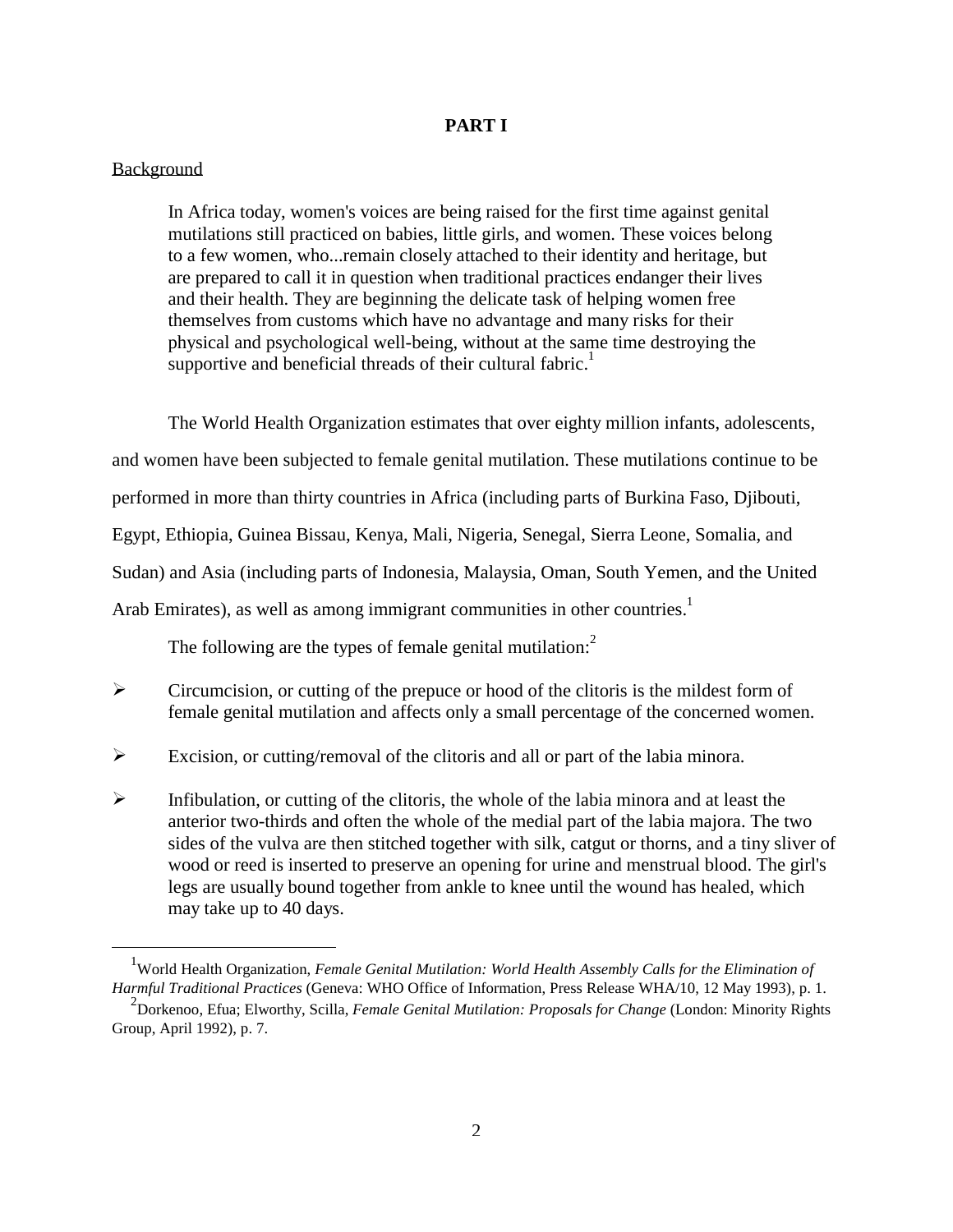#### Health and Socio-cultural Consequences

j

 Female genital mutilation is performed on infants, children, adolescents, and adult women. It is usually performed with unsterilized instruments (such as razor blades, knives, broken glass/shells) and without anesthesia. The following is a characteristic description of the genital mutilation (infibulation) of a 7-year old girl:

 Her mother had carefully dressed and perfumed her for the ceremony. Eggs were broken over her head for fertility. A dozen strong hands held her still... Something sharp -- a flint, a piece of broken glass, possibly a razor -- was used to slice off her clitoris. Then, the inner lips of her vagina were cut loose and surrounding flesh was scraped away. Finally, the outer lips were sewn tightly shut with catgut and acacia thorns...There was no anesthesia. Not allowed to cry, she was told to bite on a stick of wood to bear the pain[. F](#page-23-0)or weeks, her legs were tied together, held motionless, while her wound healed.<sup>2</sup>

 These genital mutilations have serious, and often fatal, consequences. Immediate consequences can include excruciating pain, hemorrhage, tetanus, vesicula-vaginal fistulae (rupture of the vaginal walls), septicemia, and death. The long-term consequences can include scarring, infertility, painful sexual intercourse, long and obstructed labor, chronic uterine and vaginal infections, HIV infection from contaminated instruments, bladder incontinence, dysmenorrhea, and obstruction of the flow of menstrual blood. During childbirth, the risks of maternal death, stillbirths, hemorrhage, and infection are greatly increased.<sup>3</sup>

 In May 1993, the World Health Organization's Forty-Sixth World Health Assembly unanimously adopted a resolution on *Maternal Child Health and Family Planning for Health*

<sup>3</sup> World Health Organization, *Female Genital Mutilation: World Health Assembly Calls for the Elimination of Harmful Traditional Practices* (Geneva: WHO Office of Information Press Release WHA/10, 12 May 1993), p. 1. Dorkenoo, Efua ; Elworthy, Scilla, *Female Genital Mutilation: Proposals for Change* (London: Minority Rights Group, April 1992), p. 8-10.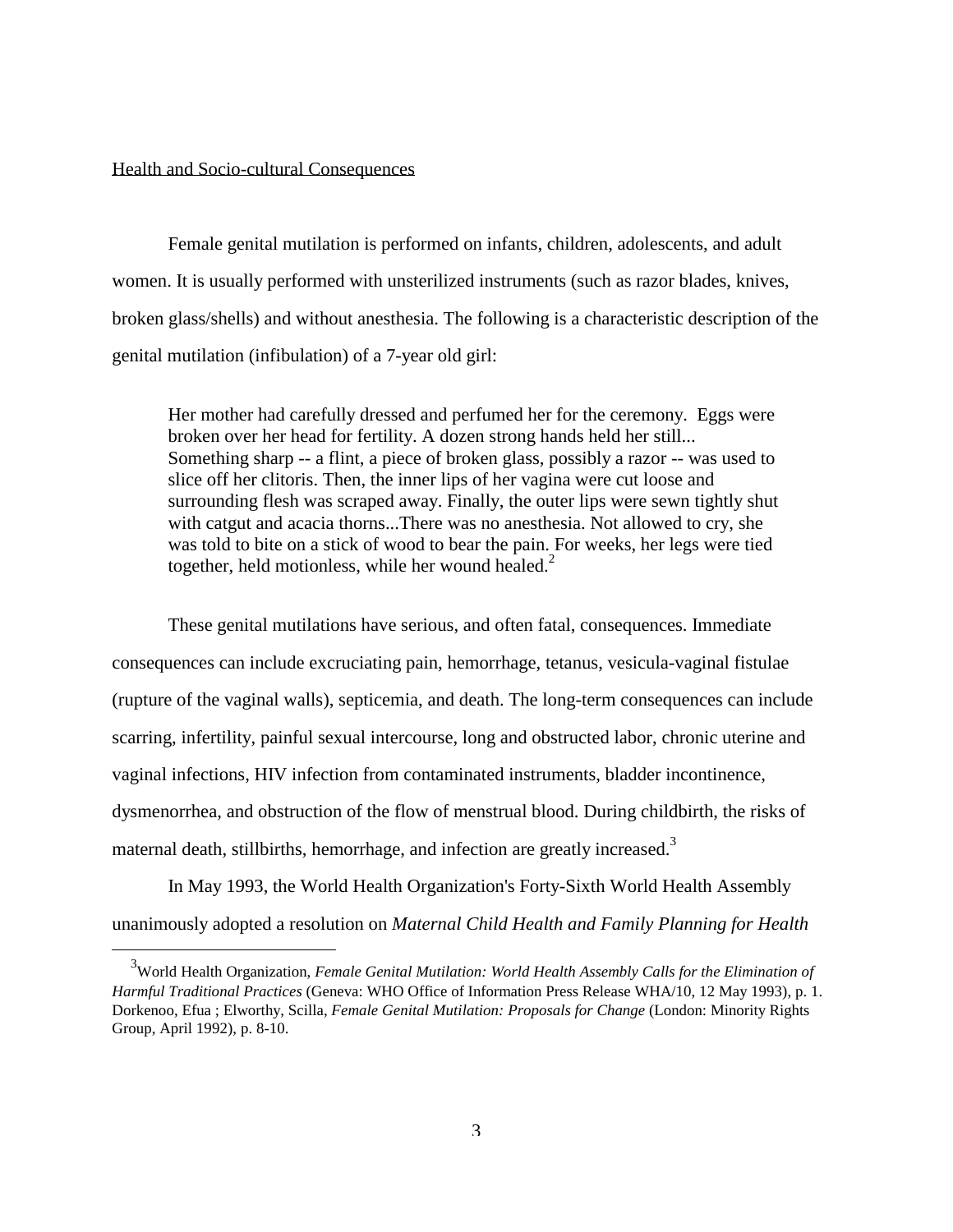which highlights the importance of eliminating harmful traditional practices, such as female genital mutilation, which "...restrict the attainment of the goals of health, development and human rights for all members of society."<sup>4</sup>

 It should be recognized that female genital mutilation is performed on infants, children, adolescents, single, married, pregnant, and post-partum women. The justifications for female genital mutilation vary across ethnic groups; tradition, culture and religion are among the complex reasons invoked for this harmful practice. It has been used to control women's sexuality, and in certain instances, to create the appearance of virginity. In some communities, it is performed on infants, or as an initiation rite for pre-pubescent girls. In certain societies, the procedure is performed during pregnancy in the belief that a newborn will die when its head touches the clitoris. In other instances, women are expected to undergo the procedure following the birth of each child. In most societies where female genital mutilation is practiced, the practice is also a prerequisite for marriage. To ensure that a woman's family receives the requisite "bride price" from the groom's family, the bride must be able to prove that she has undergone female genital mutilation.<sup>5</sup>

 On a strictly practical level, a bride price cannot be obtained if a girl is not \_pure.\_ In Nigeria, the operation serves the purpose of enabling the potential mother-inlaw of discovering whether or not the girl is a virgin: If she is found not to be a virgin, the husband-to-be has the right to reject her and refuse to go along with the marriage. A row ensues and a refund of the dowry has to be made.  $<sup>6</sup>$ </sup>

A woman who has not undergone genital mutilation may be considered a social outcast or

<sup>4</sup> World Health Organization, *Female Genital Mutilation: World Health Assembly Calls for the Elimination of Harmful Traditional Practices* (Geneva: WHO Office of Information, Press Release WHA/10, 12 May 1993), p. 1.

<sup>5</sup> Dorkenoo, Efua; Elworthy, Scilla, *Female Genital Mutilation: Proposals for Change* (London: Minority Rights Group, April 1992), pp. 12-14. El Dareer, Asma, *Woman, Why Do You Weep? Circumcision and its Consequences* (London: Zed Press, 1982), pp. 12-76. In certain Asian and European countries, tradition has required women to bring a dowry to marriage (this practice is still in effect in some countries), whereas in most African countries, the tradition has been (and in many cultures still is) for men to bring a "bride price" to the marriage.

<sup>6</sup> Dorkenoo, Efua; Elworthy, Scilla, *Female Genital Mutilation: Proposals for Change* (London: Minority Rights Group, April 1992), p. 14.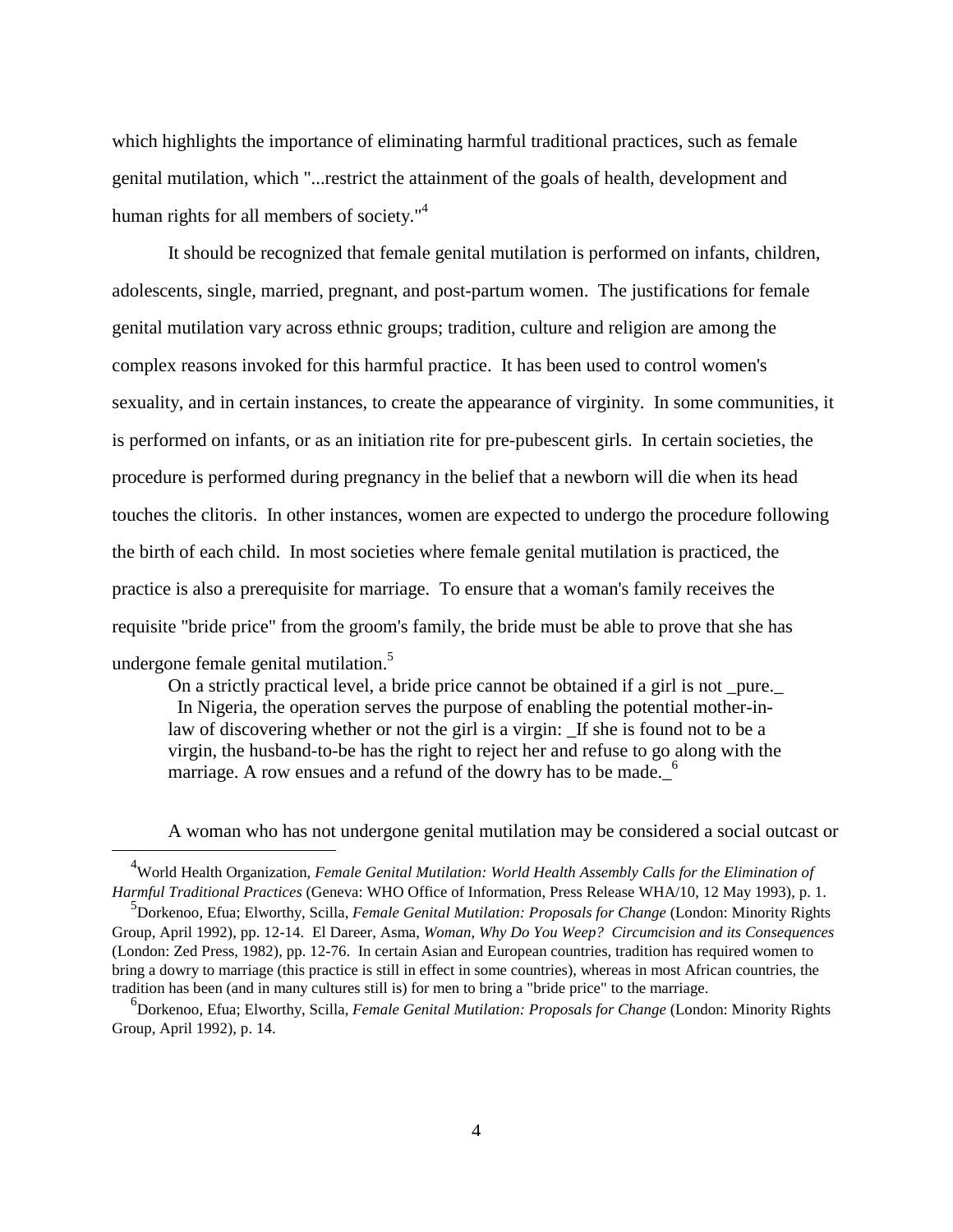as someone who has  $\Delta$  destroyed the family honor  $\Delta$  and deserves to be killed.<sup>7</sup> In developing countries where single woman have no independent means of economic support and where women are socialized to believe that marriage and motherhood are a duty, refusal to undergo this practice can have dire consequences. It is for this reason, perhaps, that women in the societies concerned have only recently begun to protest a practice which is viewed with shock and horror by outsiders.

 Female genital mutilation has been continued and condoned in the name of religion, culture, and tradition. Female genital mutilation is often justified under the pretext of adherence to religious practices and frequently cited as an Islamic religious practice. According to Dr. Taha Ba'asher of the World Health Organization, this argument has been refuted by leading Islamic theologians. Female genital mutilation is neither supported by the Koran nor practiced in Saudi Arabia, the cradle of Islam. It is an ancient ritual, dating from around the fifth century B.C., which is currently practiced by Muslims, Christians, and adherents of traditional religions alike in Africa and Asia. $8$  Certain practitioners/advocates of female genital mutilation claim to be guided by their own interpretation of Islam, or by other faiths, or are deliberately manipulating religion to provide a rationale for violence against women. Thus, women opposing the practice may be targeted because of their perceived rejection of religious principles or beliefs.

 According to the Minority Rights Group, few African countries have officially condemned female genital mutilation and still fewer have enacted formal legislation against the practice. Official declarations against the practice have been made by the Presidents of Benin, Gambia, Burkina Faso and Senegal. Some form of legislation against female genital mutilation

<sup>&</sup>lt;sup>7</sup> World Health Organization, *Female Genital Mutilation: World Health Assembly Calls for the Elimination of Harmful Traditional Practices* (Geneva: WHO Office of Information Press Release WHA/10, 12 May 1993), p. 1.

<sup>8</sup> Dorkenoo, Efua ; Elworthy, Scilla, *Female Genital Mutilation: Proposals for Change* (London: Minority Rights Group, April 1992), p. 12-13. Taba, A.H., "Female Circumcision," *World Health* (Geneva: World Health Organization, May 1979).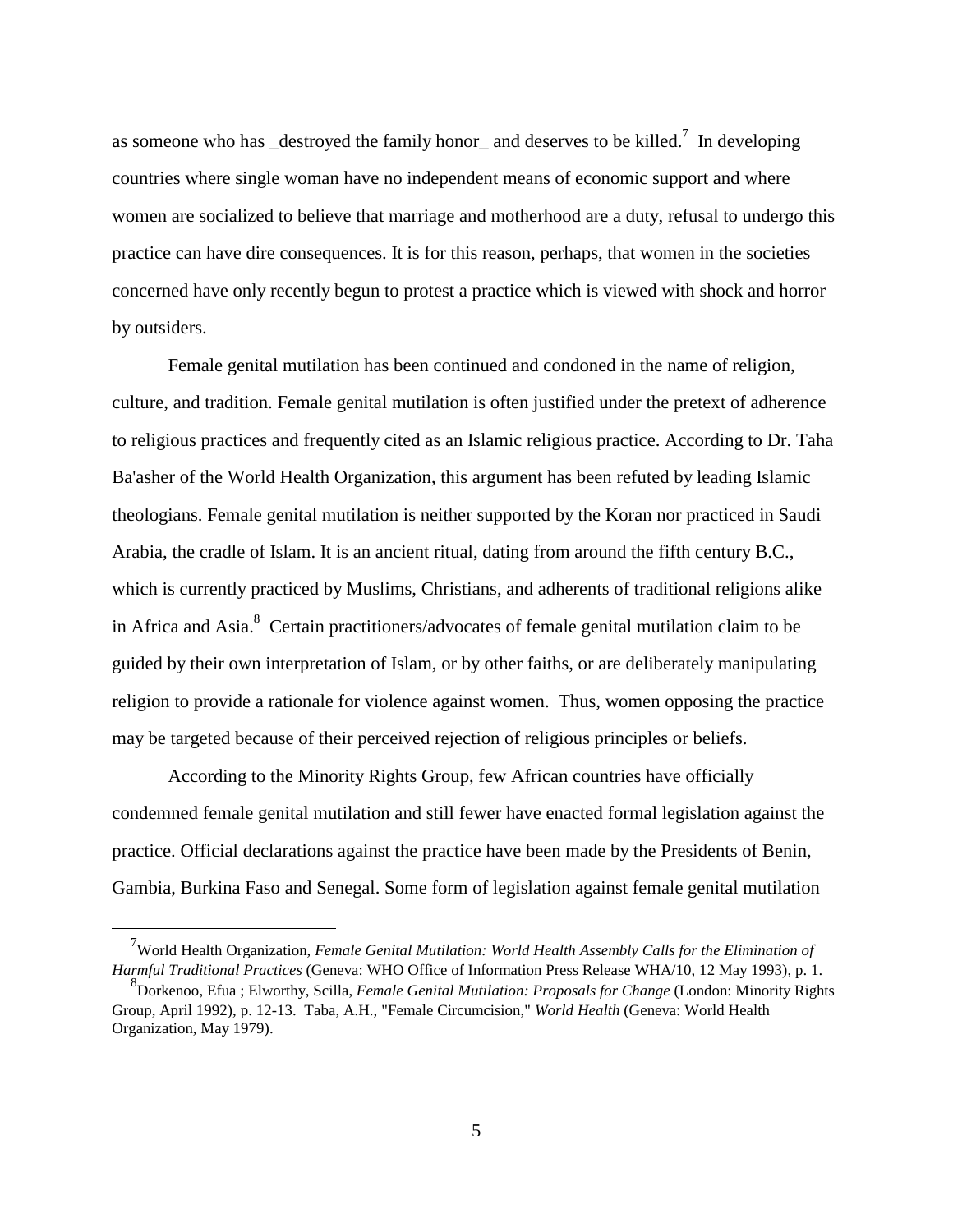exists in Sudan, Egypt, Somalia and Kenya. In reality, however, this legislation often does not protect women against the practice. While the Kenyan legislation provides for the arrest of a traditional practitioner who performs these mutilations, the legislation in Sudan and Egypt permits partial removal of the clitoris, and the Somali legislation is only in the form of a proposed bill to eradicate female genital mutilation. Therefore, it remains practically true that women have little legal recourse and may face threats to their freedom, threats or acts of physical violence, or social ostracization for refusing to undergo this harmful traditional practice or for attempting to protect their female children.

# **PART II**

### International Condemnation of Female Genital Mutilation

j

 Female genital mutilation and human rights violations against women have been discussed in various United Nations bodies:

 In June 1993, the United Nations World Conference on Human Rights stressed the need to work toward the elimination of violence against women, and called upon the General Assembly to adopt the *Draft Declaration on the Elimination of Violence against Women:*

> In particular, the World Conference stresses the importance of working towards the elimination of violence against women in public and private life, the elimination of all forms of sexual harassment, exploitation and trafficking in women, the elimination of gender bias in the administration of justice and the eradication of any conflicts which may arise between the rights of women and the harmful effects of certain traditional or customary practices,

<sup>9</sup> Dorkenoo, Efua ; Elworthy, Scilla, *Female Genital Mutilation: Proposals for Change* (London: Minority Rights Group, April 1992), p. 11-12. Letter from Berhane Ras-Work, President, Inter-African Committee for the Eradication of Traditional Practices Affecting the Health of Women and Children in Africa to Kaye Stearman, Deputy Director, Minority Rights Group (Geneva: *Inter-African Committee for the Eradication of Traditional Practices Affecting the Health of Women and Children*, 1 June 1992), p. 1.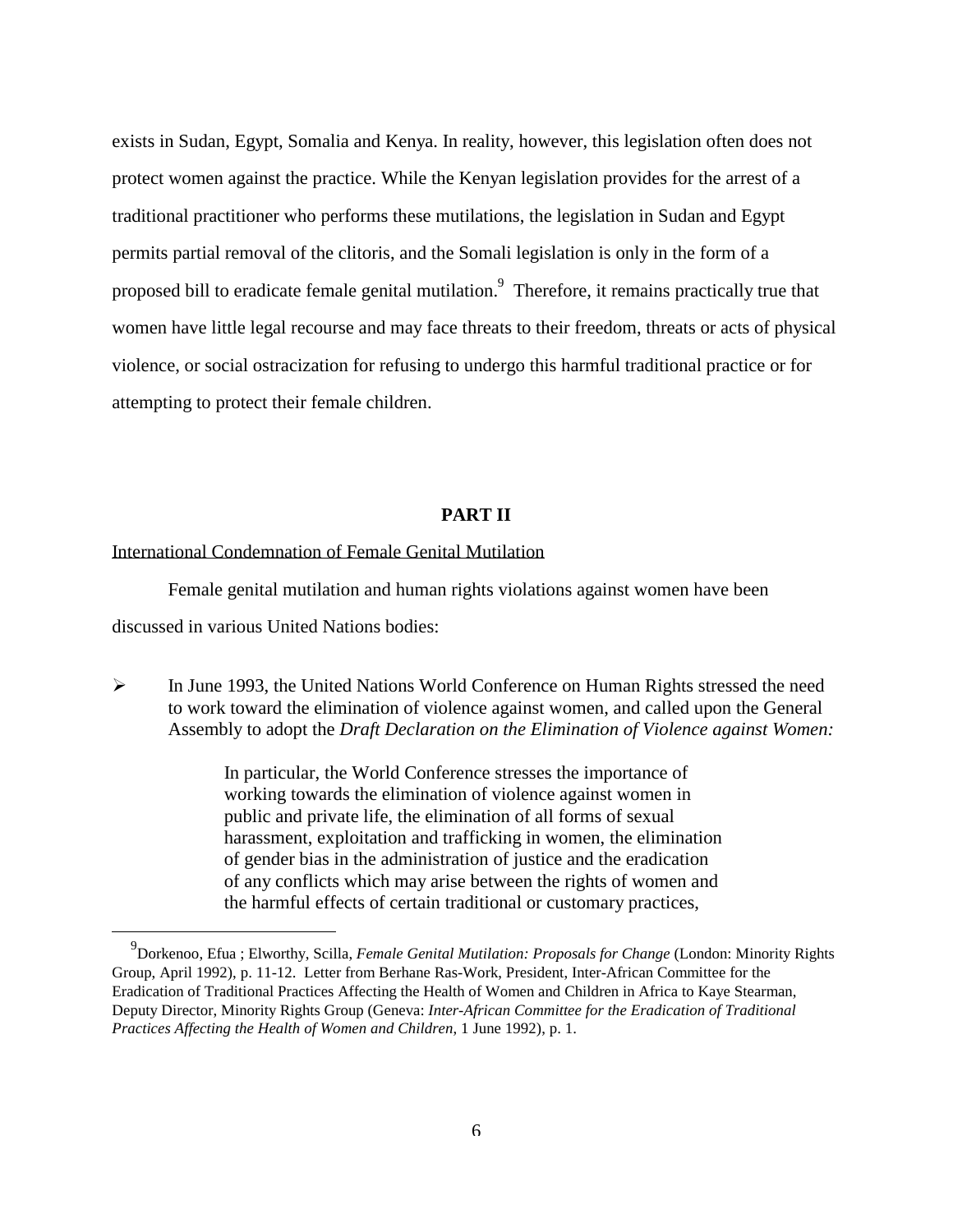cultural prejudices and religious extremism. $3$ 

In addition, the final document of the World Conference states that "it is the duty of

states, regardless of their political, economic and cultural systems, to promote and protect all

human rights and fundamental freedoms."<sup>10</sup>

j

The final *Declaration on the Elimination of Violence against Women*, adopted by United

Nations General Assembly Resolution 48/104 on December 20, 1993, recognizes that violence

against women, including female genital mutilation, is a human rights violation by:

 [a]ffirming that violence against women both violates and impairs or nullifies the enjoyment by women of human rights and fundamental freedoms, and concerned about the long-standing failure to protect and promote these rights and freedoms in relation to violence against women... $^{11}$ 

 Article 2 of the *Declaration on the Elimination of Violence Against Women* explicitly states:

> Violence against women shall be understood to encompass, but not be limited to, the following: (a) Physical, sexual and psychological violence occurring in the family, including battering, sexual abuse of female children in the household, dowry-related violence, marital rape, female genital mutilation and other traditional practices harmful to women...<sup>12</sup>

 The United Nations High Commissioner for Refugees *Executive Committee Conclusion 73 (1993) on Refugee Protection and Sexual Violence*:

> [s]upports the recognition as refugees of persons whose claim to refugee status is based on a well-founded fear of persecution,

10United Nations General Assembly, *Vienna Declaration and Programme of Action, Note by the Secretariat*, 12 July 1993, A/CONF.157/23, p. 5, para. 5.

<sup>&</sup>lt;sup>11</sup>United Nations General Assembly, *Declaration on the Elimination of Violence Against Women* (Geneva: U.N. General Assembly, "A/RES/48/104," 23 February 1994), p. 2. United Nations General Assembly, *Vienna Declaration and Programme of Action, Note by the Secretariat*, 12 July 1993, "A/CONF. 157/23," p. 18-20.

<sup>&</sup>lt;sup>12</sup>United Nations General Assembly, *Declaration on the Elimination of Violence Against Women* (Geneva: U.N. General Assembly, "A/RES/48/104," 23 February 1994), article 2, p. 3. United Nations General Assembly, *Vienna Declaration and Programme of Action, Note by the Secretariat*, 12 July 1993, "A/CONF. 157/23," p. 18-20.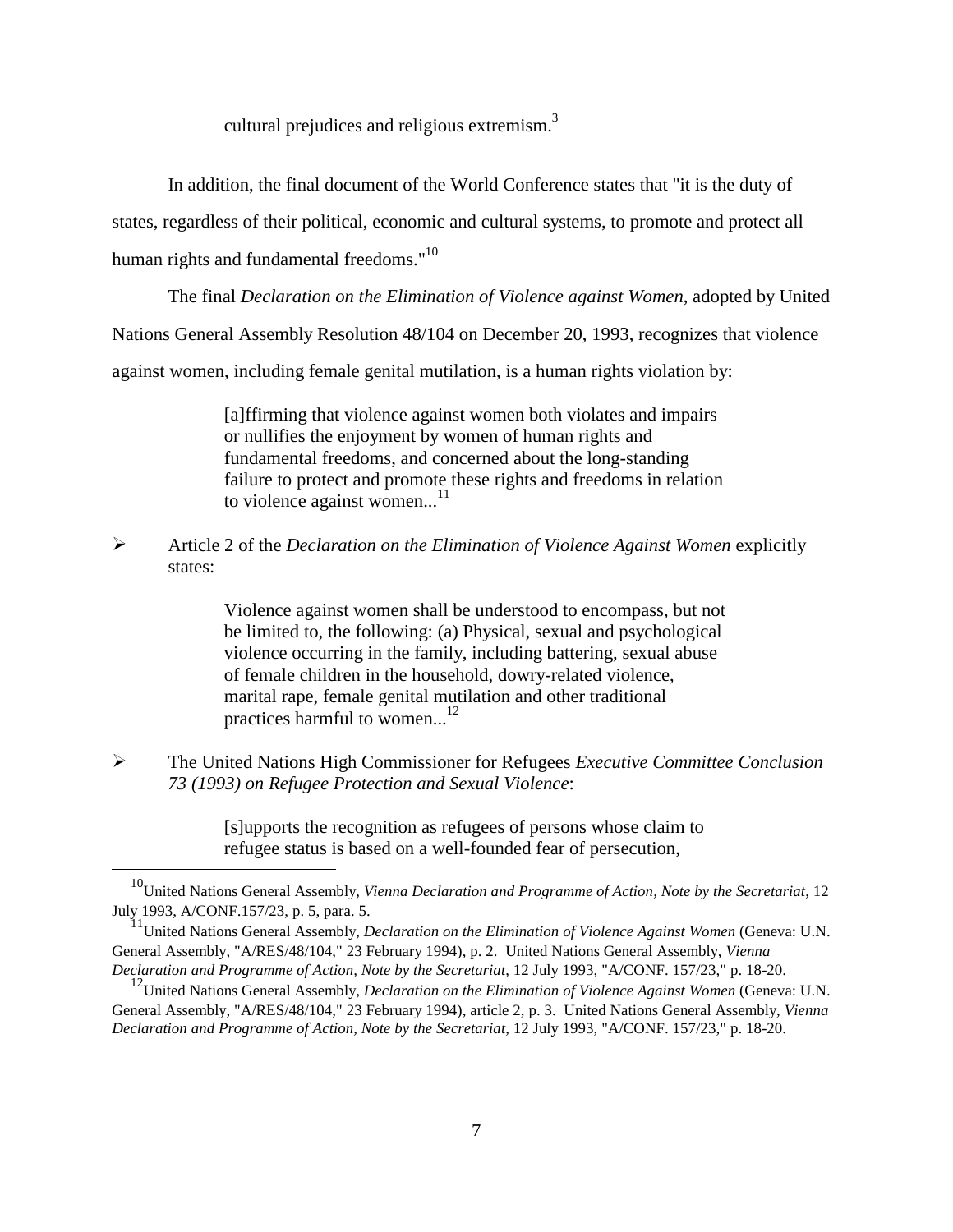through sexual violence, for reasons of race, religion, nationality, membership of a particular social group or political opinion.<sup>13</sup>

 The United Nations Committee on the Elimination of All Forms of Discrimination Against Women has "adopted" *General Recommendation No. 14, Female Circumcision*. In this 1990 recommendation, the Committee is:

> [n]oting with grave concern that there are continuing cultural, traditional and economic pressures which help to perpetuate harmful practices, such as female circumcision... $\frac{1}{4}$

 $\triangleright$  The United Nations Population Fund held a series of discussions in Ottawa and their recommendations, included in the 1994 *Report of the Round Table on Women's Perspectives on Family Planning, Reproductive Health and Reproductive Rights*, will be forwarded to the 1994 International Conference on Population and Development in Cairo. These recommendations explicitly recognize "reproductive rights as human rights" and discuss "genital mutilation" and "culture":

# *Reproductive Rights as Human Rights*:

 1. Governments, the international community and nongovernmental organizations should work towards implementing fully the Convention on the Elimination of All Forms of Discrimination Against Women and other human rights conventions that guarantee women their rights, particularly those that relate to sexual and reproductive health. They should also collaborate with the Committee on the Elimination of Discrimination Against Women in formulating general recommendations and guidelines on those instruments. Special attention should be paid to the implementation of recommendations contained in the Vienna Declaration and Programme of Action relating to women's sexual and reproductive health and women's rights.

 *Genital Mutilation*:

<sup>&</sup>lt;sup>13</sup>United Nations High Commissioner for Refugees, "Executive Committee Conclusion No. 73 (XLIV) Refugee Protection and Sexual Violence," *Report of the 44th Session* (Geneva: Office of the United Nations High Commissioner for Refugees, U.N. Doc. "A/AC.96/821 (1993)," para. 21 (d). Immigration and Refugee Board, *Guidelines Issued By the Chairperson Pursuant to Section 65(3) of the Immigration Act: Women Refugee Claimants Fearing Gender-Related Persecution* (Ottawa, Canada: Immigration and Refugee Board, 9 March 1993), p. 1.

<sup>&</sup>lt;sup>14</sup>United Nations Committee on the Elimination of Discrimination Against Women, "Female Circumcision," *General Recommendation No. 14*, Ninth Session, 1990, p. 80.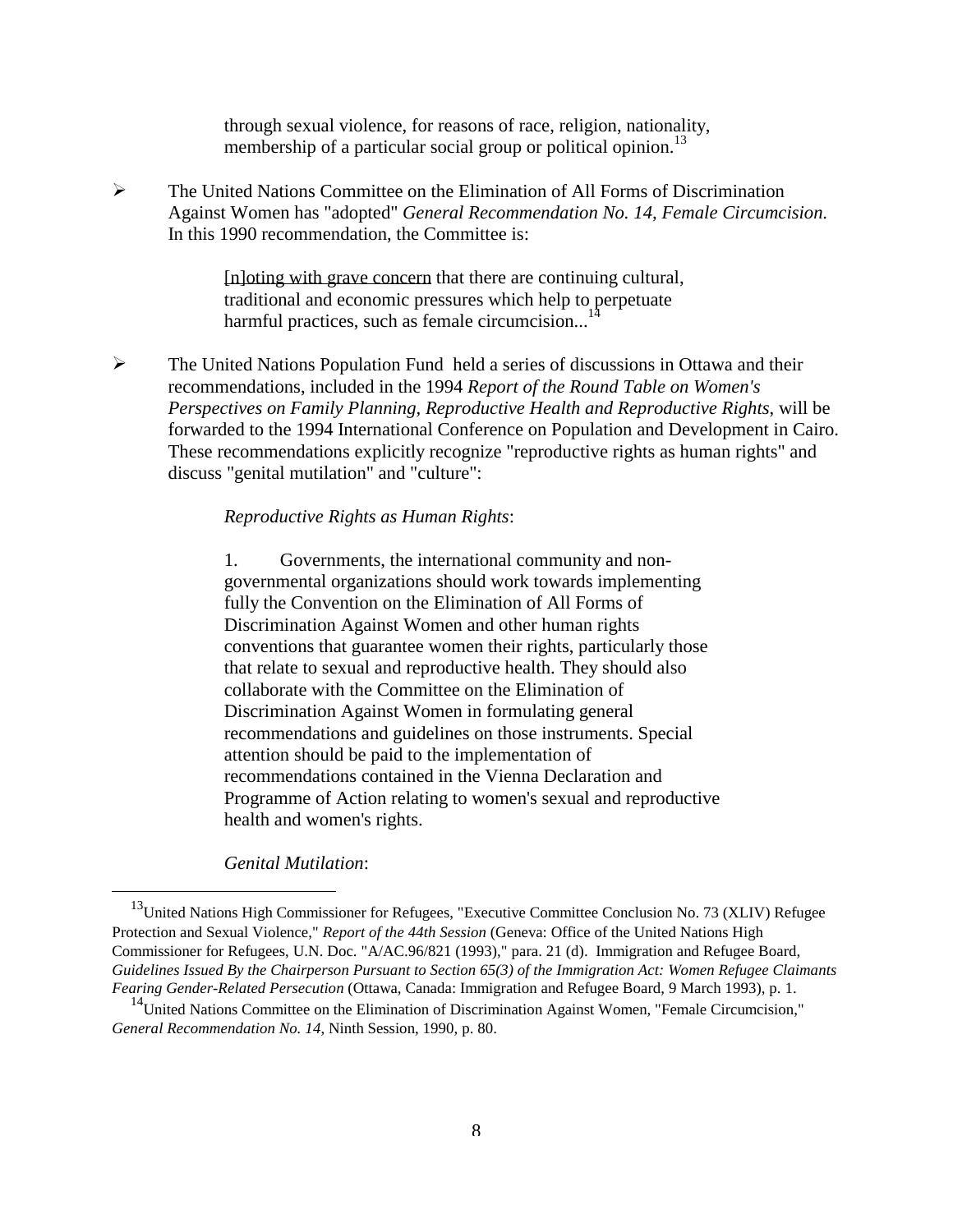8. Genital mutilation is a major lifelong risk to women's reproductive health and a violation of the rights of girls and women. Governments should vigorously act to stop that practice and to protect the right of women and girls to be free from such unnecessary and dangerous procedures.

# *Culture*:

j

 10. ...In the development of policies and programmes, all parties are called upon to ensure that culture and tradition do not justify practices or procedures that impede the development of girls and women, jeopardize their health, limit their freedom or threaten their security. $<sup>1</sup>$ </sup>

In addition, the imposition of female genital mutilation may infringe on human rights

protected under the following international legal instruments:

 The *Universal Declaration of Human Rights*, the *International Covenant on Civil and Political Rights* and the *Convention against Torture and Other Cruel, Inhuman or Degrading Treatment or Punishment* prohibit all acts of torture and cruel, inhuman or degrading treatment or punishment.<sup>16</sup>

15United Nations Population Fund, *Report of the Round Table on Women's Perspectives on Family Planning, Reproductive Health and Reproductive Rights, Ottawa, Canada, 26-27 August 1993* (New York: International Conference on Population and Development, 1994), pp. 2, 4-5.

<sup>&</sup>lt;sup>16</sup>The *Declaration on the Elimination of Violence Against Women* notes that the following rights are protected under the *Universal Declaration of Human Rights*, the *International Covenant on Civil and Political Rights*, the *International Covenant on Economic, Social and Cultural Rights*, and the *Convention against Torture and other Cruel, Inhuman or Degrading Treatment of Punishment*:

<sup>.</sup> The right to life (Universal Declaration of Human Rights, Article 3 and International Covenant on Civil and Political Rights, Article 6)

<sup>.</sup> The right to equality (International Covenant on Civil and Political Rights, Article 26)

<sup>.</sup> The right to liberty and security of person (Universal Declaration of Human Rights, Article 3 and International Covenant on Civil and Political Rights, Article 9)

<sup>.</sup> The right to equal protection under the law (International Covenant on Civil and Political Rights, Article 26)

<sup>.</sup> The right to be free from all forms of discrimination (International Covenant on Civil and Political Rights, Article 26)

<sup>.</sup> The right to the highest standard attainable of physical and mental health (International Covenant on Economic, Social and Cultural Rights, Article 12)

<sup>.</sup> The right not to be subjected to torture, or other cruel, inhuman or degrading treatment or punishment (Universal Declaration of Human Rights, Article 5 and International Covenant on Civil and Political Rights,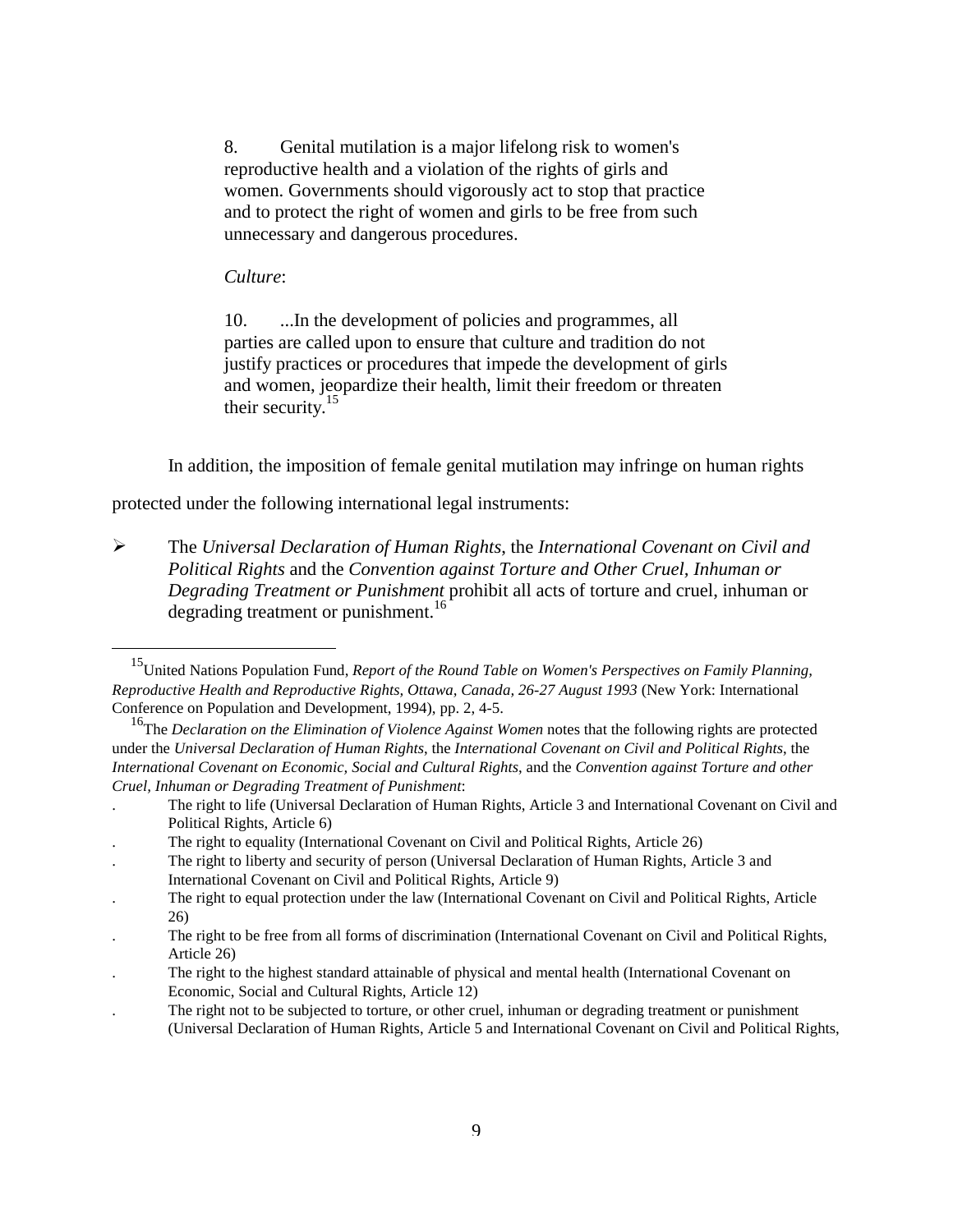The 1979 *Convention on the Elimination of All Forms of Discrimination Against Women* (CEDAW) is the most comprehensive piece of international human rights legislation for women. It addresses "...the right of half of humanity to protection from oppressive practices embedded in laws and customs..."17 Article 5 of CEDAW explicitly recognizes that culture cannot continue to be used as a justification for human rights violations against women:

Article 5: State Parties shall take all appropriate measures:

 (a) to modify the social and cultural patterns of conduct of men and women, with a view to achieving the elimination of prejudices and customary superiority of either of the sexes or on stereotyped roles for men and women: $18$ 

Article 7 and Convention against Torture and other Cruel, Inhuman or Degrading Treatment or Punishment)

United Nations General Assembly, *Declaration on the Elimination of Violence Against Women* (Geneva: U.N. General Assembly, "A/RES/48/104," 23 February 1994), Article 3, p. 3.

j

 17Eisler, Riane, "Human Rights: Towards an Integrated Theory for Action," *Feminist Issues* (Rutgers: Feminist Forum, Inc., Spring 1987), p. 26.

 <sup>18</sup>*Convention on the Elimination of All Forms of Discrimination against Women*, Part 1, Article 5, adopted Dec. 18, 1979, G.A. Res. 34/180. U.N. GAOR, 34th Session, Supp. No. 46, at 194, U.N. Doc. A/RES/34/46 (1980). *African [Banjul] Charter on Human and People's Rights*, adopted June 27, 1981, O.A. U. Doc. CAB/LEG/67/3/Rev.5 (1981) (entered into force October 21, 1986), Articles 4, 5 and 18.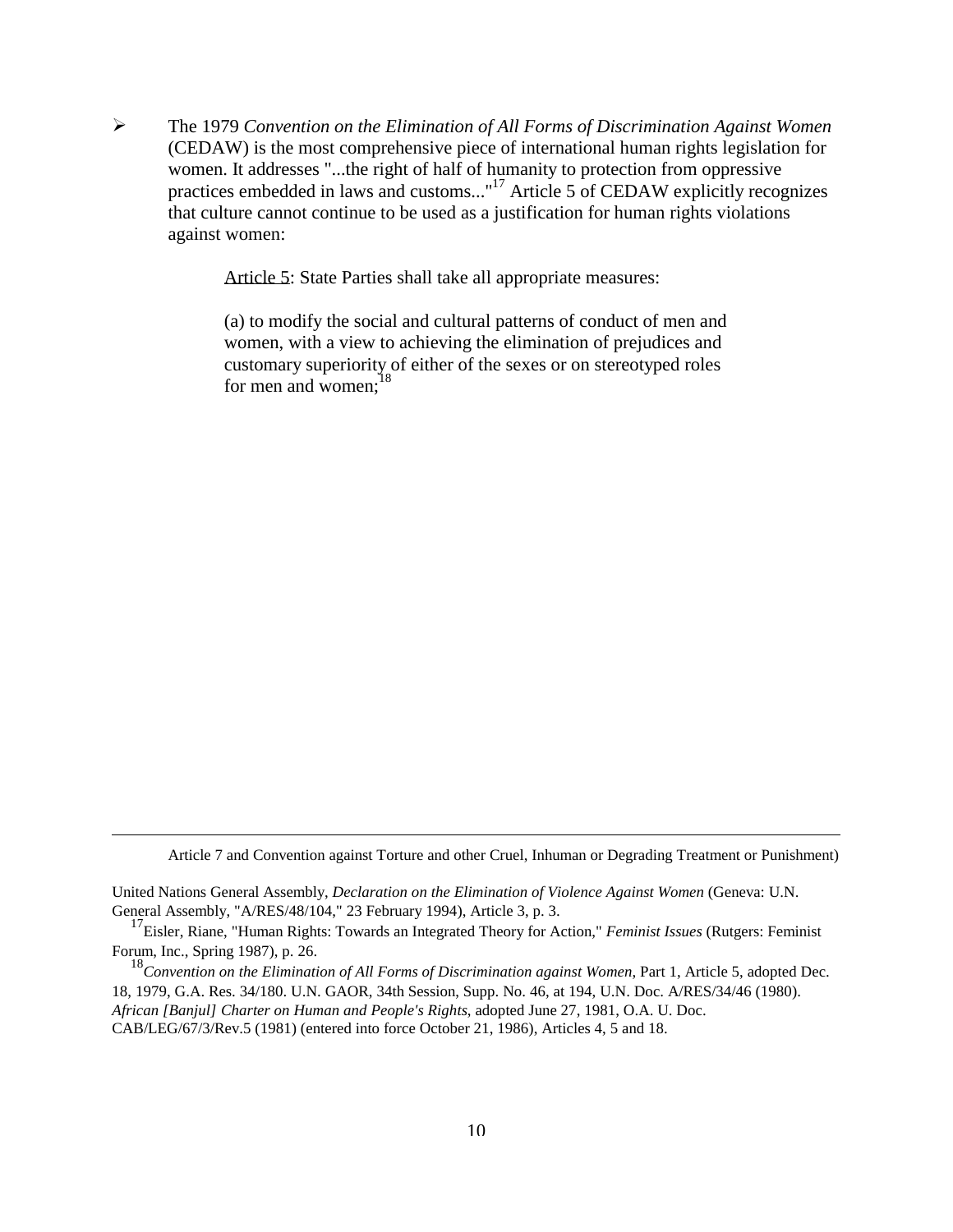$\triangleright$  It should be recognized that female genital mutilation violates the rights of children, as well as adult women. Article 24 (3) of the 1990 United Nations *Convention on the Rights of the Child* states:

> State Parties shall take all effective and appropriate measures with a view to abolishing traditional practices prejudicial to the health of children.19

Article 21 of the *African Charter on the Rights and Welfare of the Child* provides:

 *[p]rotection against harmful social and cultural practices*.

 1. States Parties to the present Charter shall take all appropriate measures to eliminate harmful social and cultural practices affecting the welfare, dignity, normal growth and development of the child and in particular:

 (a) those customs and practices prejudicial to the health or life of the child; and

 (b) those customs and practices discriminatory to the child on the grounds of sex or other status. $20$ 

- $\triangleright$  The campaign against female genital mutilation, on a grass-roots level within Africa and on a policy level with national and international organizations, has been spear-headed, *inter alia*, by the Inter-African Committee for the Eradication of Traditional Practices Affecting the Health of Women and Children in Africa. According to its President, Berhane Ras-Work, a universal concept of human rights which incorporates women's rights is critical to the eradication of female genital mutilation. African leaders have condemned female genital mutilation and a few African countries have passed legislation against the practice. Yet, the force of custom remains stronger than the force of  $\text{law}^2$ .
- European nations, including Belgium, France, Netherlands, Norway, Sweden, Switzerland and the United Kingdom, have passed legislation against female genital

<sup>&</sup>lt;sup>19</sup>Convention on the Rights of the Child, Article 24 (3), adopted November 20, 1989, G.A. Res. 44/45, U.N. Doc. A/44/736 (1989) (entered into force September 2, 1990). United Nations General Assembly, *Adoption of the Final Documents and Report of the Conference, Report of the Drafting Committee, Addendum, Final Outcome of the World Conference on Human Rights*, 24 June 1993, "A/CONF.157/DC/1/Add.1," p. 23, para. 3.

<sup>&</sup>lt;sup>20</sup>Naldi, Gino J., ed., "African Charter on the Rights and Welfare of the Child," *Documents of the Organization of African Unity* (London: Mansell, 1992), p. 191.

<sup>&</sup>lt;sup>21</sup>Ras-Work, Berhane, President, Inter-African Committee for the Eradication of Traditional Practices Affecting the Health of Women and Children in Africa, personal interview, May 1993 and 22 February 1994.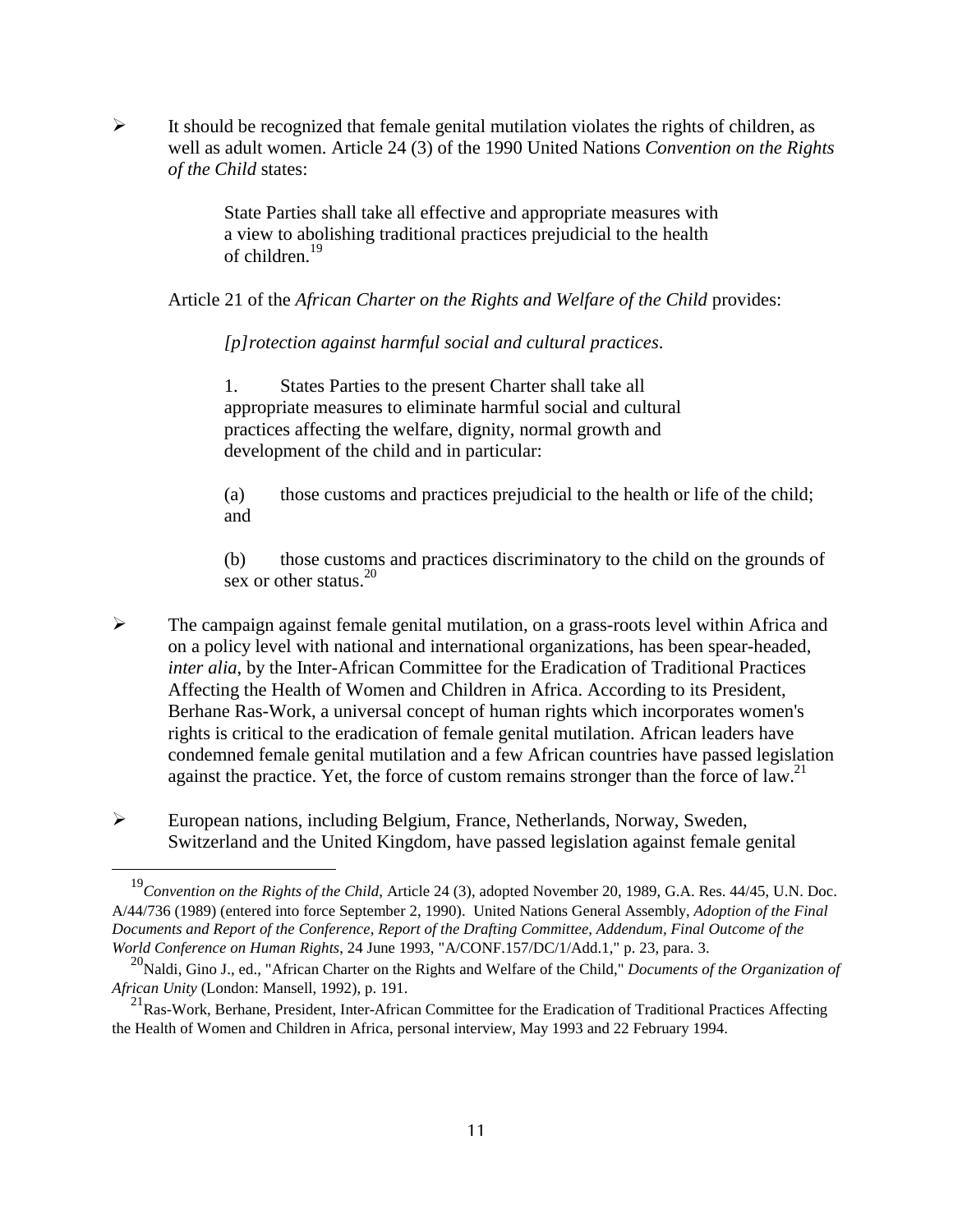mutilation. In several of these countries, it has been designated as child abuse.<sup>22</sup>

 $\triangleright$  In the United States, Representative Patricia Schroeder has been working to pass legislation (H.R. 3247) against female genital mutilation.

#### **PART III**

# UNHCR and Canadian Considerations for Women Seeking Asylum or Refugee Status[4](#page-23-0)

 To be eligible for asylum or refugee status based on fear of female genital mutilation or harm to be suffered for opposition to the practice or refusal of the practice, a woman must establish that the treatment she fears constitutes persecution, that her fear of that treatment is well-founded, and that the harm will be inflicted on account of one of the five grounds listed in the internationally-accepted refugee definition: race, religion, nationality, membership in a particular social group or political opinion.

22"Women: Dutch Government Ends Debate on Circumcision Proposal," *Inter/Press Service* (London: 11 November 1992), p. 83. Dorkenoo, Efua ; Elworthy, Scilla, *Female Genital Mutilation: Proposals for Change* (London: Minority Rights Group, April 1992), p. 11.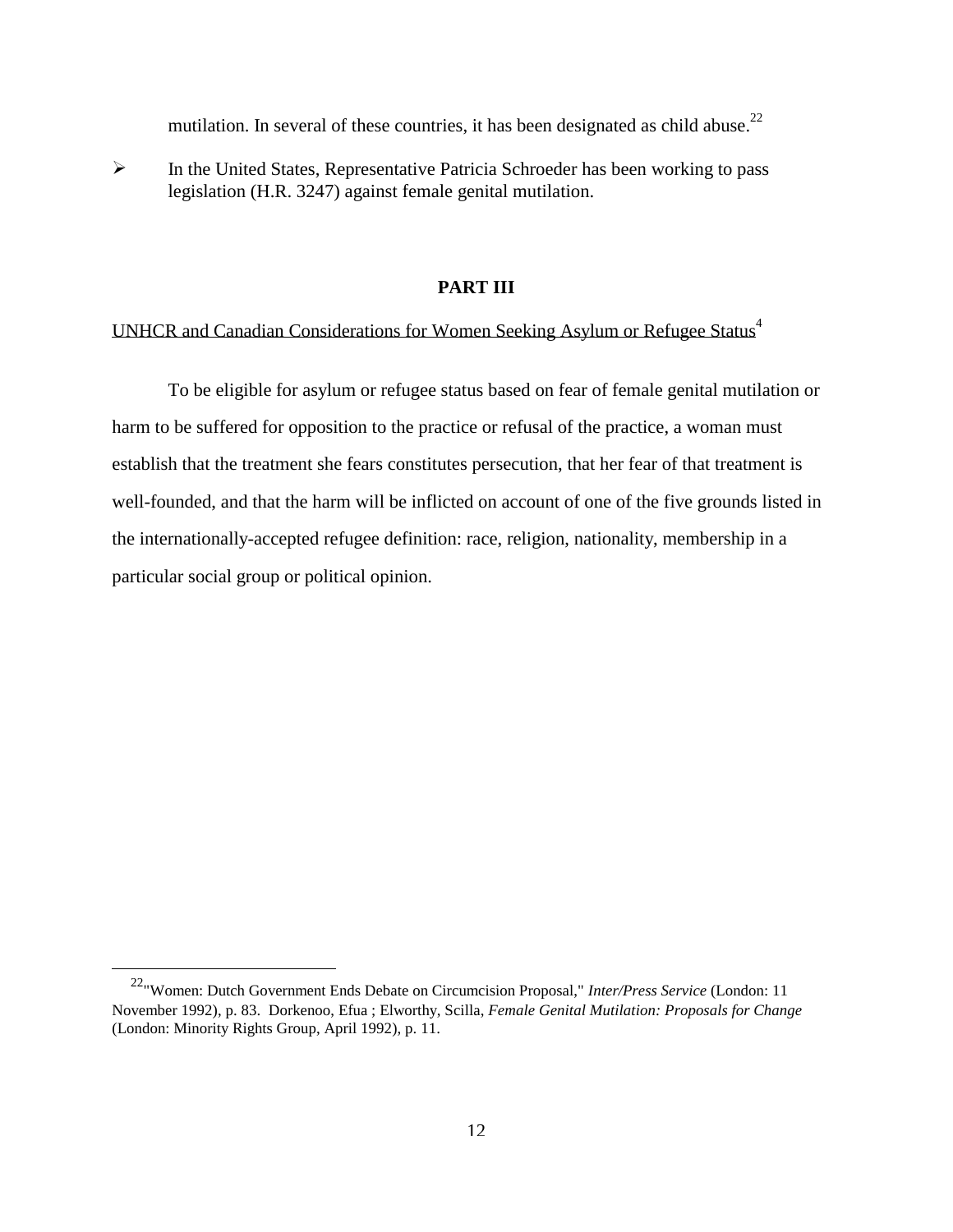### **UNHCR Executive Committee Conclusions**

 $\triangleright$  In its 1985 Conclusion No. 39(k) (XXXVI), on Refugee Women and International Protection, the Executive Committee of the UNHCR explicitly:

> [r]ecognized that States, in the exercise of their sovereignty, are free to adopt the interpretation that women asylum-seekers who face harsh or inhuman treatment due to their having transgressed the social mores of the society in which they live may be considered as a \_particular social group\_ withi[n th](#page-23-0)e meaning of Article  $1A(2)$  of the 1951 United Nations Refugee Convention.<sup>5</sup>

- $\triangleright$  In response to Executive Committee Conclusion No. 64(b) (XLI), on Refugee Women and International Protection (1990), which "[i]nvites UNHCR to develop comprehensive guidelines on the protection of refugee women as a matter of urgency...," the High Commissioner issued *Guidelines on the Protection of Refugee Women* (document EC/SCP/67). Paragraphs 94 and 102 of the *Guidelines* explicitly call female genital mutilation a "harmful practice."<sup>23</sup>
- $\triangleright$  In response to a request for advice on their position on female genital mutilation as a ground for refugee status, the UNHCR Division of International Protection explained that the *Guidelines*:

 ...encourage the use of the "particular social group" category to encompass the circumstances of certain women -- circumstances which may form the basis of an asylum claim. The guidelines state that a woman's claim to refugee status can be based on severe discrimination, on the ground of sex, that rises to the level of "persecution for transgressing social mores" (para. 56). In cases where FGM is an accepted and compulsory practice, women who refuse to undergo it or to have their children undergo it may be considered to have transgressed social mores, and depending on the particular circumstances, their treatment as a result may amount to persecution.24

 $\triangleright$  In its 1993 Conclusion No. 73(d) on Refugee Women and Sexual Violence, the UNHCR Executive Committee:

23United Nations High Commissioner for Refugees, *Guidelines on the Protection of Refugee Women* (Geneva: Office of the United Nations High Commissioner for Refugees, July 1991). Executive Committee Conclusion No. 64(b) (XLI) "Refugee Women and International Protection," contained in the UNHCR/Centre for Documentation on Refugees Database "EXCOM Conclusions database."

24United Nations High Commissioner for Refugees, *Memorandum: Female Genital Mutilation* (Geneva: UNHCR Division of International Protection, SUS/HCR/011 Washington [UNHCR], 10 May 1994), para. 5.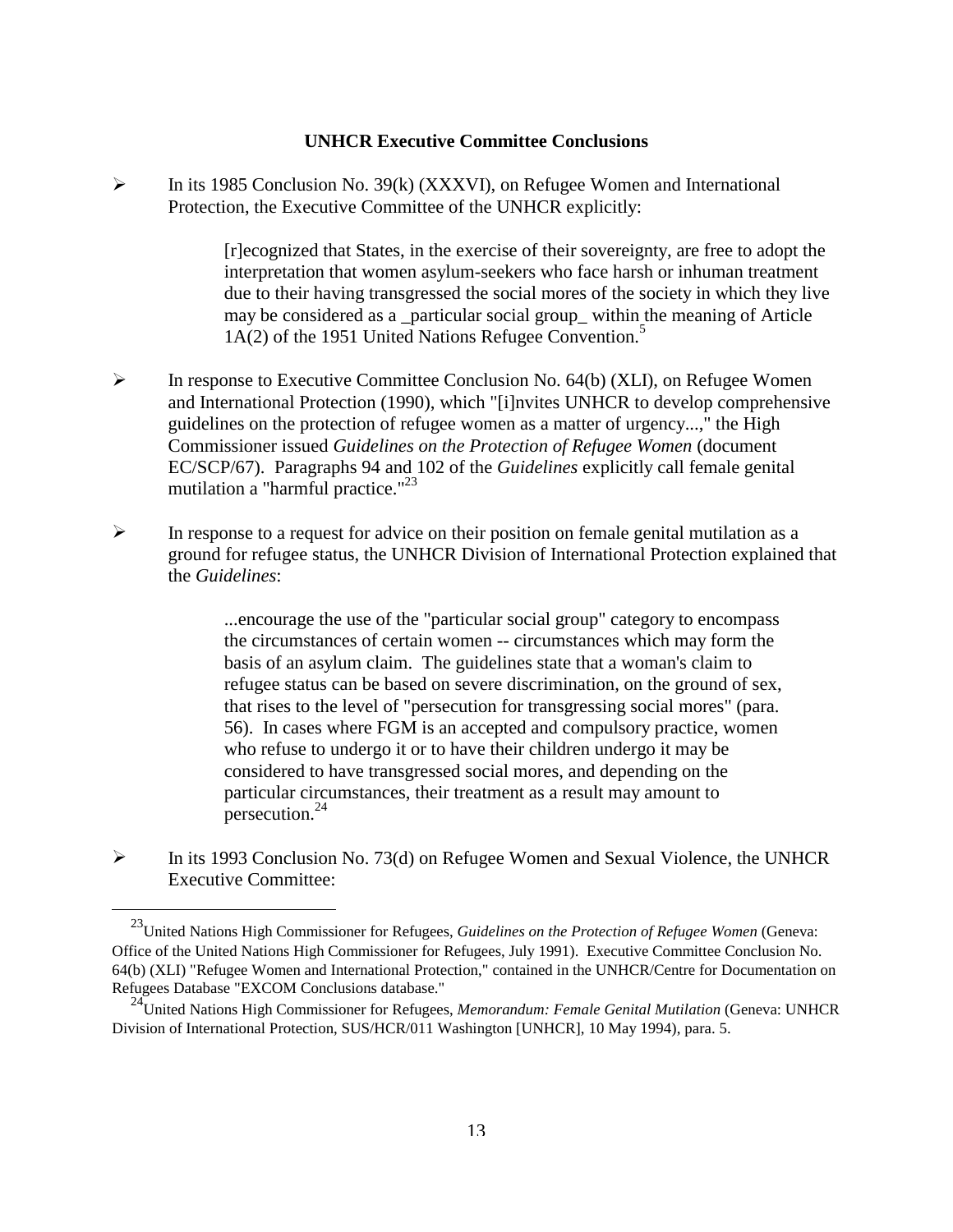[s]upports the recognition as refugees of persons whose claim to refugee status is based on a well-founded fear of persecution, through sexual violence, for reasons of race, religion, nationality, membership of a particular social group or political opinion.<sup>25</sup>

 $\triangleright$  The UNHCR Division of International Protection has concluded "that FGM, an act which causes severe pain as well as permanent physical harm, amounts to a violation of human rights, including the rights of the child, and can be regarded as persecution. The toleration of these acts by the authorities, or the unwillingness of the authorities to provide protection against them, amounts to official acquiescence. Therefore, a woman can be considered a refugee if she or her daughters/dependents fear being compelled to undergo FGM against their will; or [if] she fears persecution for refusing to undergo or to allow her daughters to undergo the practice."<sup>26</sup>

 The Executive Committee's conclusions are particularly relevant in cases of female genital mutilation, which has been performed for centuries and has become deeply entrenched in the traditional practices of these societies. Women who oppose this practice, or attempt to protect their female children from it, are clearly transgressing the social mores of their societies.

# **Canadian Guidelines**

 $\triangleright$  In March 1993, the Chairperson of the Canadian Immigration and Refugee Board issued ground-breaking guidelines for *Women Refugee Claimants Fearing Gender-Related Persecution* which have important implications for women in Canada fleeing genderbased persecution and violence. These guidelines explicitly recognize that women can face such persecution irrespective of their own a[cti](#page-23-0)ons and solely because of their membership in a particular social group: women.<sup>6</sup>

 More importantly, the Canadian guidelines build on the UNHCR Executive Committee resolution by discussing women:

<sup>&</sup>lt;sup>25</sup>United Nations High Commissioner for Refugees, "Executive Committee Conclusion No. 73 (XLIV) Refugee Women and Sexual Violence," *Report of the 44th Session* (Geneva: Office of the United Nations High Commissioner for Refugees, U.N. Doc. "A/AC.96/821 (1993)," para. 21 (d).

26United Nations High Commissioner for Refugees, *Memorandum: Female Genital Mutilation* (Geneva: UNHCR Division of International Protection, SUS/HCR/011 Washington [UNHCR], 10 May 1994), para. 7.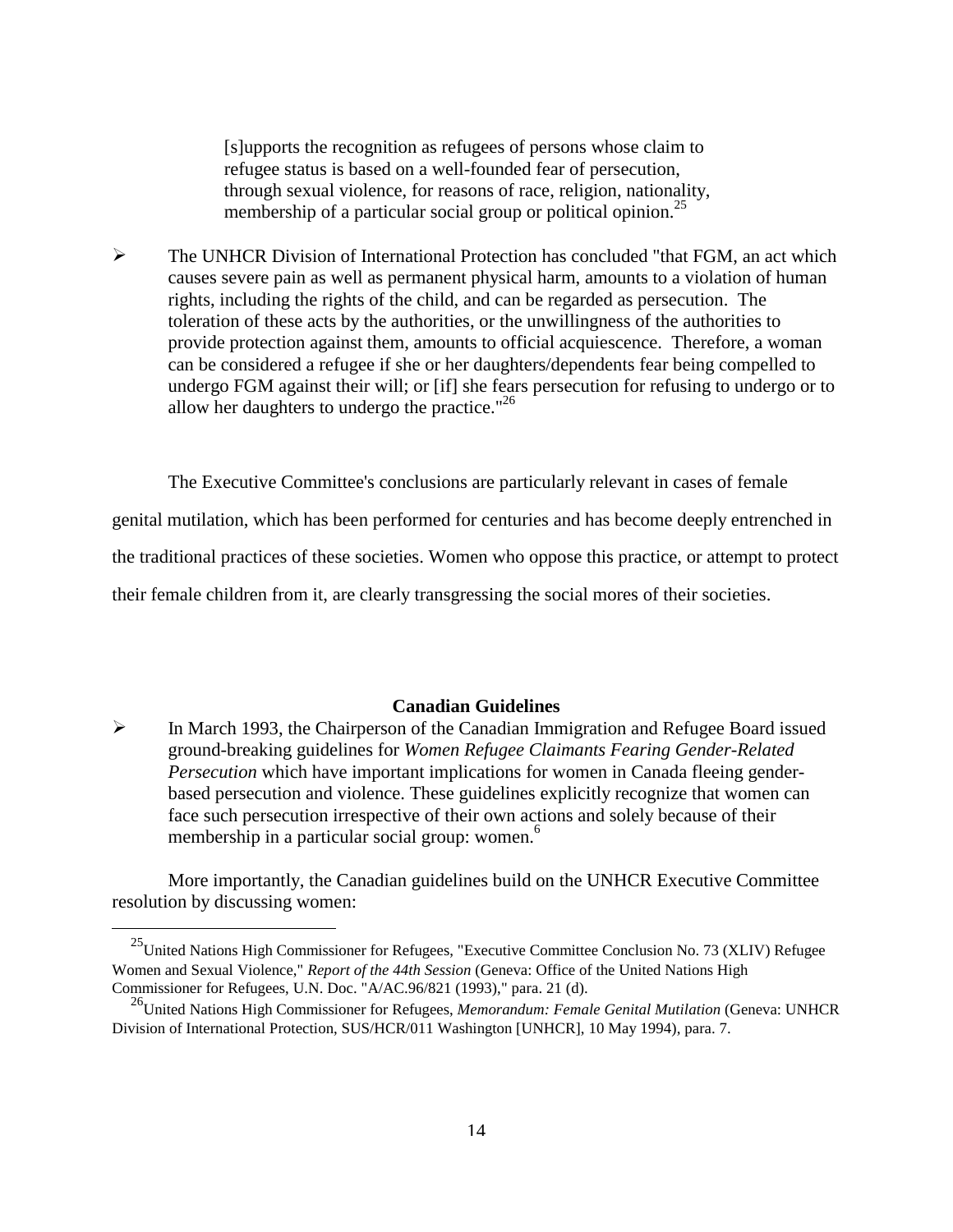...who fear persecution as the consequence for failing to conform to, or for transgressing, certain gender-discriminating religious or customary laws and practices in their country of origin. Such laws and practices, by singling out women and placing them in a more vulnerable position than men, may create conditions precedent to a gender-defined social group. $27$ 

 $\triangleright$  The Canadian guidelines raise the following issue which is critical to assessing asylum claims based on female genital mutilation and other forms of sexual violence:

> Under what circumstances does sexual violence, or a threat thereof, or other prejudicial treatment towards women constitute persecution as that term is jurisprudentially understood?<sup>28</sup>

The Canadian guidelines enumerate grounds other than membership in a particular social

group which are particularly important for women who oppose the practice of female genital

mutilation. These grounds are political opinion and religion:

j

**Political Opinion:** A woman who opposes institutionalized discrimination of women, or expresses views of independence from male social/cultural dominance in her society, may be found to fear persecution for reasons of imputed political opinion (i.e., she is perceived by the established political/social structure as expressing politically antagonistic views). Two considerations are of paramount importance when interpreting the notion of "political opinion":

 (1) In a society where women are "assigned" a subordinate status and the authority exercised by men over women results in a general oppression of women, their political protest and activism do not always manifest themselves in the same way as those of men.

27Immigration and Refugee Board, *Guidelines Issued By the Chairperson Pursuant to Section 65(3) of the Immigration Act: Women Refugee Claimants Fearing Gender-Related Persecution* (Ottawa, Canada: Immigration and Refugee Board, 9 March 1993), p. 3.

28Immigration and Refugee Board, *Guidelines Issued By the Chairperson Pursuant to Section 65(3) of the Immigration Act: Women Refugee Claimants Fearing Gender-Related Persecution* (Ottawa, Canada: Immigration and Refugee Board, 9 March 1993), p. 1.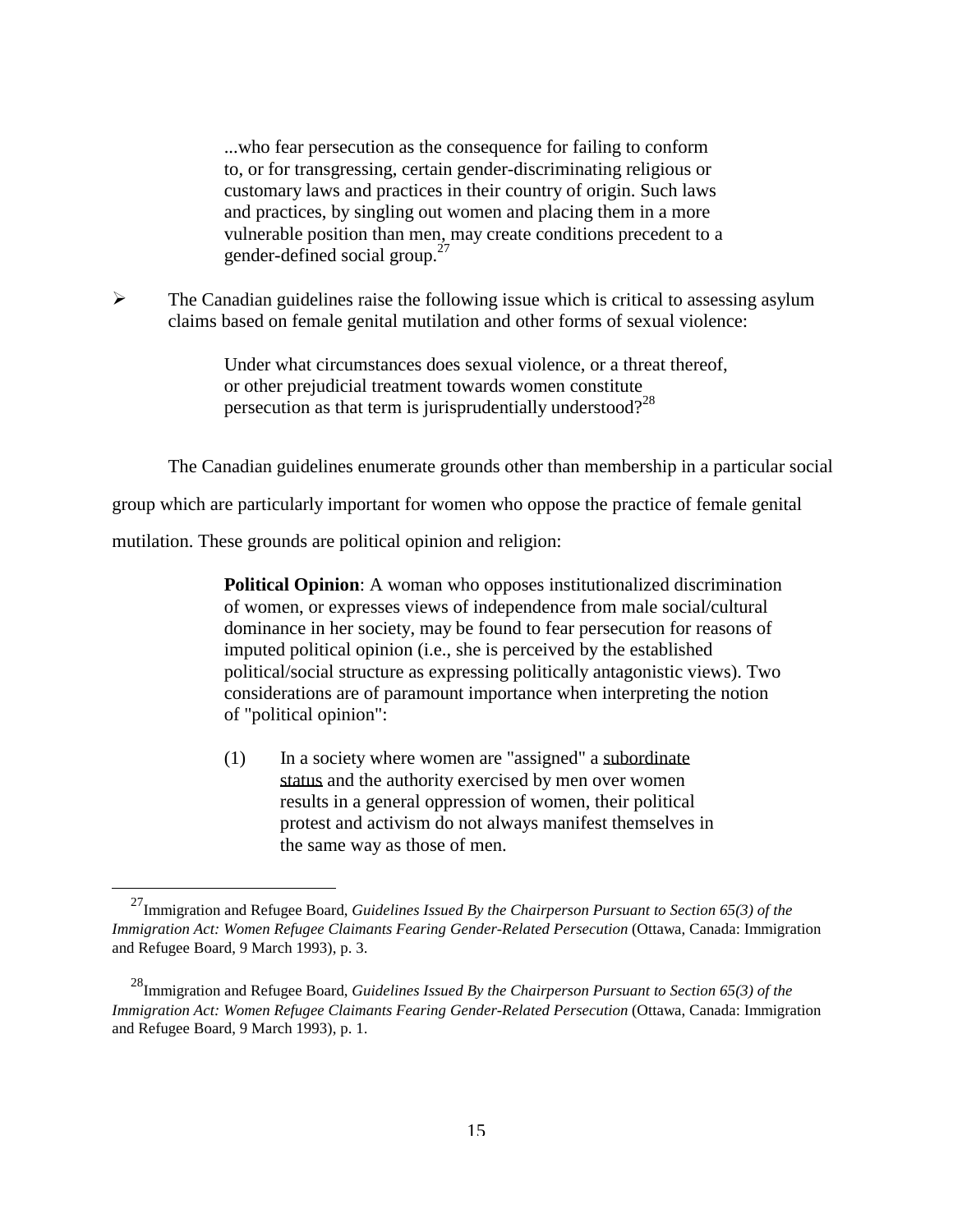(2) The political nature of oppression of women in the context of religious laws and ritualization should be recognized. Where tenets of the governing religion in a given country require certain kinds of behaviour exclusively from women, contrary behaviour may be perceived by the authorities as evidence of an unacceptable political opinion that threatens the basic structure from which their political power flows.<sup>29</sup>

 In the last decade, many women in the concerned societies have begun to protest a practice which has been viewed with shock and horror by outsiders. Feminists who advocate recognition of female genital mutilation as a basic violation of human rights have encountered opposition from those who view these attempts as cultural condemnation, cultural imperialism, and/or "Western" feminism.

 As a result, African women who oppose female genital mutilation, or try to protect their female children, are frequently denounced by family, friends, and society as "Western" feminists and may face threats to their freedom, threats or acts of physical violence, and social ostracization. According to Nahid Toubia of the Population Council, "...when African and Arab women speak out against FGM, they are accused by conservatives of aligning with the West to undermine the traditional (and religious) values of their societies."30

 According to the Canadian guidelines, women who oppose the practice of female genital mutilation may also come under the following grounds:

> **Religion:** In the context of the refugee definition, the notion of religion may encompass, among other freedoms, the freedom to hold a belief system of one's choice or *not to hold* a particular belief system... In certain states, the religion assigns certain roles to women; if a woman does not fulfill her assigned role and is

29Immigration and Refugee Board, *Guidelines Issued By the Chairperson Pursuant to Section 65(3) of the Immigration Act: Women Refugee Claimants Fearing Gender-Related Persecution* (Ottawa, Canada: Immigration and Refugee Board, 9 March 1993), p. 4.

30Toubia, Nahid, *Female Genital Mutilation: A Call for Global Action* (New York: Women, Ink, 1993), p. 35.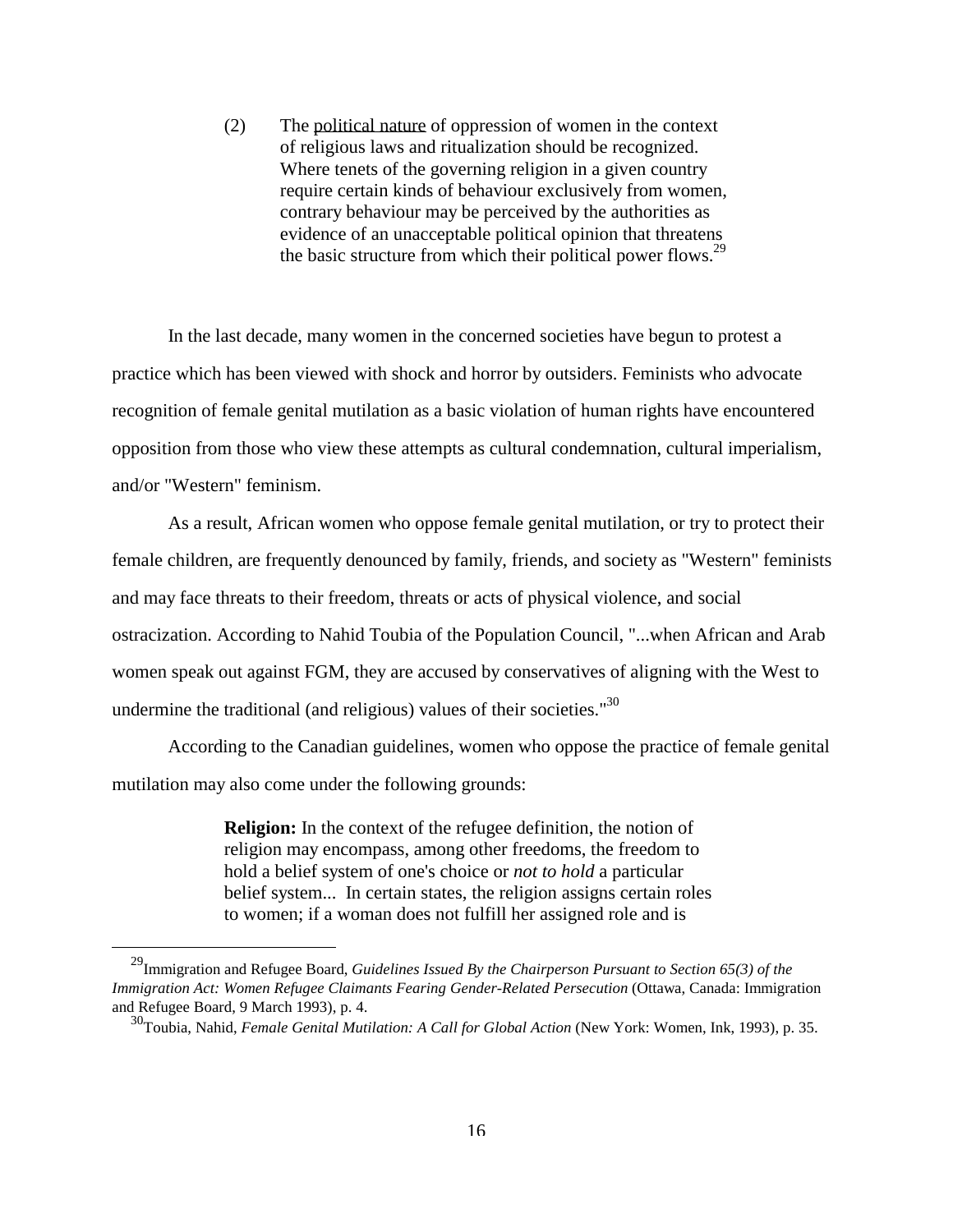punished for that, she may have a well-founded fear of persecution for reasons of religion. A woman may also be perceived as expressing a political view (and have a political view imputed to her) because of her attitude and/or behavior towards religion.<sup>31</sup>

31Immigration and Refugee Board, *Guidelines Issued By the Chairperson Pursuant to Section 65(3) of the Immigration Act: Women Refugee Claimants Fearing Gender-Related Persecution* (Ottawa, Canada: Immigration and Refugee Board, 9 March 1993), p. 4.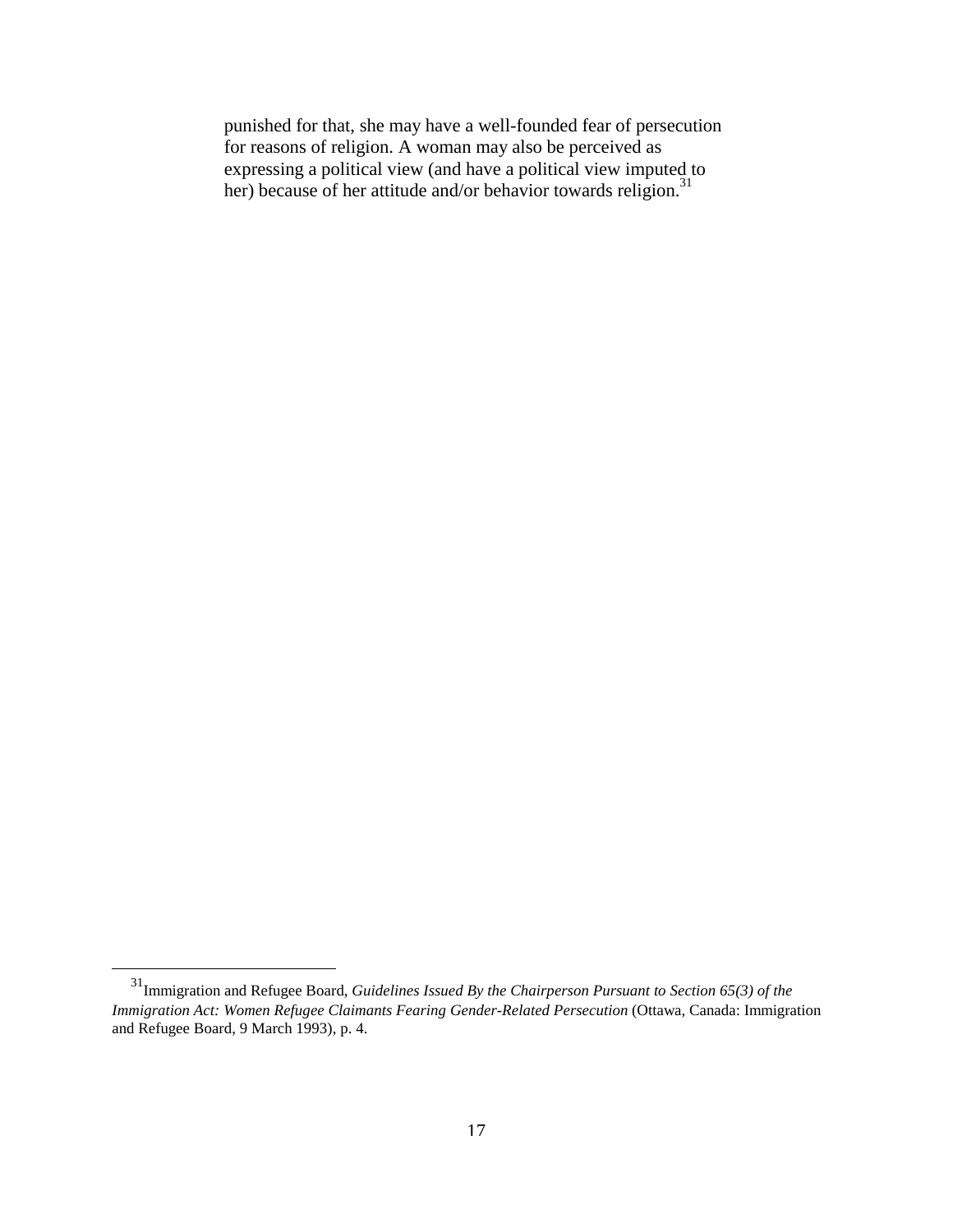### **SELECTED BIBLIOGRAPHY**

 Armstrong, Sue, "Female Circumcision: Fighting a Cruel Tradition," *New Scientist* (2 February 1991), p. 42-47.

 Bower, Karen, "Recognizing Violence against Women as Persecution on the Basis of Membership in a Particular Social Group," *Georgetown Immigration Law Journal* (Washington, D.C.: Vol. 7, No. 1, March 1993), p. 173-189.

 Bunch, Charlotte, "A Major Half-Step for Women," *Freedom Review* (New York: Vol. 24, No. 5, September-October 1993), p. 11, 12.

 Davar, Binaifer, "Re-Thinking Human Rights, Humanitarianism and Development: A Gender-Specific Response," *Conference Papers on Gender Issues and Refugees: Development Implications* (Toronto: Centre for Refugee Studies at York University, 1993), p. 302-317.

 Dorkenoo, Efua; Elworthy, Scilla, *Female Genital Mutilation: Proposals for Change* (London: Minority Rights Group, April 1992), 40 p.

 Eisler, Riane, "Human Rights: Toward an Integrated Theory for Action," *Feminist Issues* (New Brunswick: Spring 1987), p. 25-46.

 El Dareer, Asma, *Woman, Why Do You Weep? Circumcision and its Consequences* (London: Zed Press, 1982), 130 p.

 French, Mary Ann, "The Open Wound," *Washington Post* (Washington, D.C.: 22 November 1992), p. F1.

 Gunning, Isabelle R., "Arrogant Perception, World Travelling and Multicultural Feminism: The Case of Female Genital Surgeries," *Columbia Human Rights Law Review* (New York: Vol. 23, No. 2, Summer 1992), p. 189-248.

 Hedley, Rodney; Dorkenoo, Efua, *Child Protection and Female Genital Mutilation: Advice for Health, Education, and Social Work Professionals* (London: Forward, Ltd., May 1992), 31 p.

 Hosken, Fran P., Editor, Women's International Network News, personal interview, 16 February 1994.

Immigration and Refugee Board, *Guidelines Issued by the Chairperson Pursuant*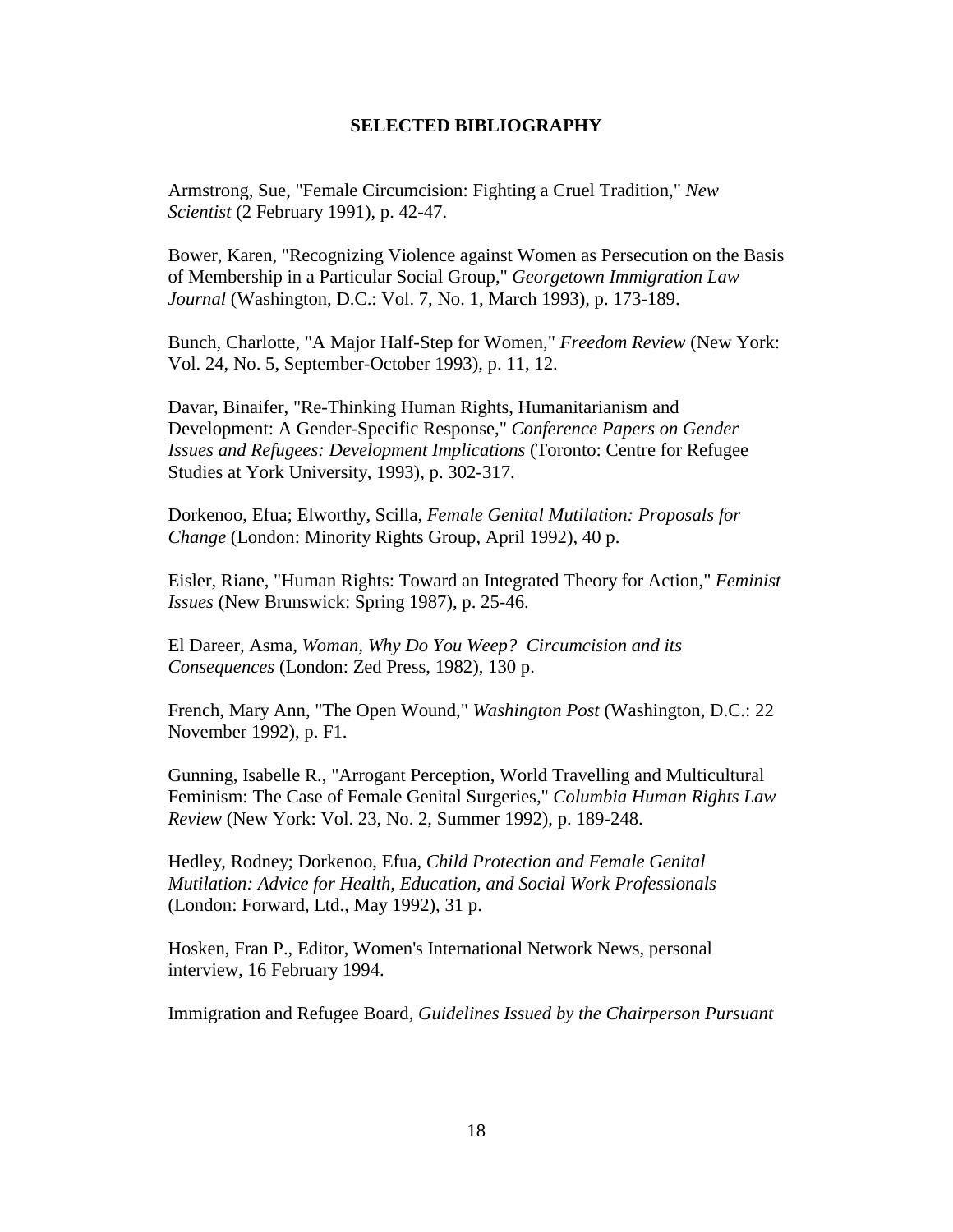*to Section 65(3) of the Immigration Act: Women Refugee Claimants Fearing Gender-Related Persecution* (Ottawa: Immigration and Refugee Board, 9 March 1993), 20 p.

 Kaplan, Roger, "Prisoners of Ritual," *Freedom Review* (New York: Vol. 25, No. 2, March-April 1994), p. 25-30.

 Kelly, Nancy, "Gender-Related Persecution: Assessing the Asylum Claims of Women," *Cornell International Law Journal* (Ithaca, New York: Vol. 26, No. 3, Symposium 1993), p. 625-674.

 Kelly, Nancy, Deborah Anker and Michele Beasley, *Guidelines for Women's Asylum Claims* (Cambridge, Massachusetts: Women's Refugee Project/Harvard Immigration and Refugee Program/Cambridge and Somerville Legal Services, 1994), 22 p.

 Kim, Nancy, "Toward a Feminist Theory of Human Rights: Straddling the Fence between Western Imperialism and Uncritical Absolutism," *Columbia Human Rights Law Review* (New York: Vol. 25, No. 1, Fall 1993), p. 49-105.

 Lightfoot-Klein, Hanny, "The Bitter Lot of Women: In Conversation with Nawal el Saadawi," *Freedom Review* (New York: Vol. 25, No. 3, May-June 1994), p. 22- 25.

 Minority Rights Group, *Female Circumcision, Excision and Infibulation: The Facts and Proposals for Change* (London: Minority Rights Group, July 1985), 21 p.

 Nakalema, Rebecca, "Moi Bans Female Circumcision," *New African* (June 1990), p. 47.

 Naldi, Gino J., ed., "African Charter on the Rights and Welfare of the Child," *Documents of the Organization of African Unity* (London: Mansell, 1992), p. 191.

 National Association of Nigerian Nurses and Midwives, *Community Level Health Workers' Module I: Facts About Female Circumcision and Strategies for Eradication* (Lagos: National Association of Nigerian Nurses and Midwives, no date provided), leaflet.

 Organization of African Unity, *African [Banjul] Charter on Human and Peoples' Rights*, adopted June 27, 1981, O.A.U. Doc. CAB/LEG/67/3/Rev.5 (1981), 68 articles.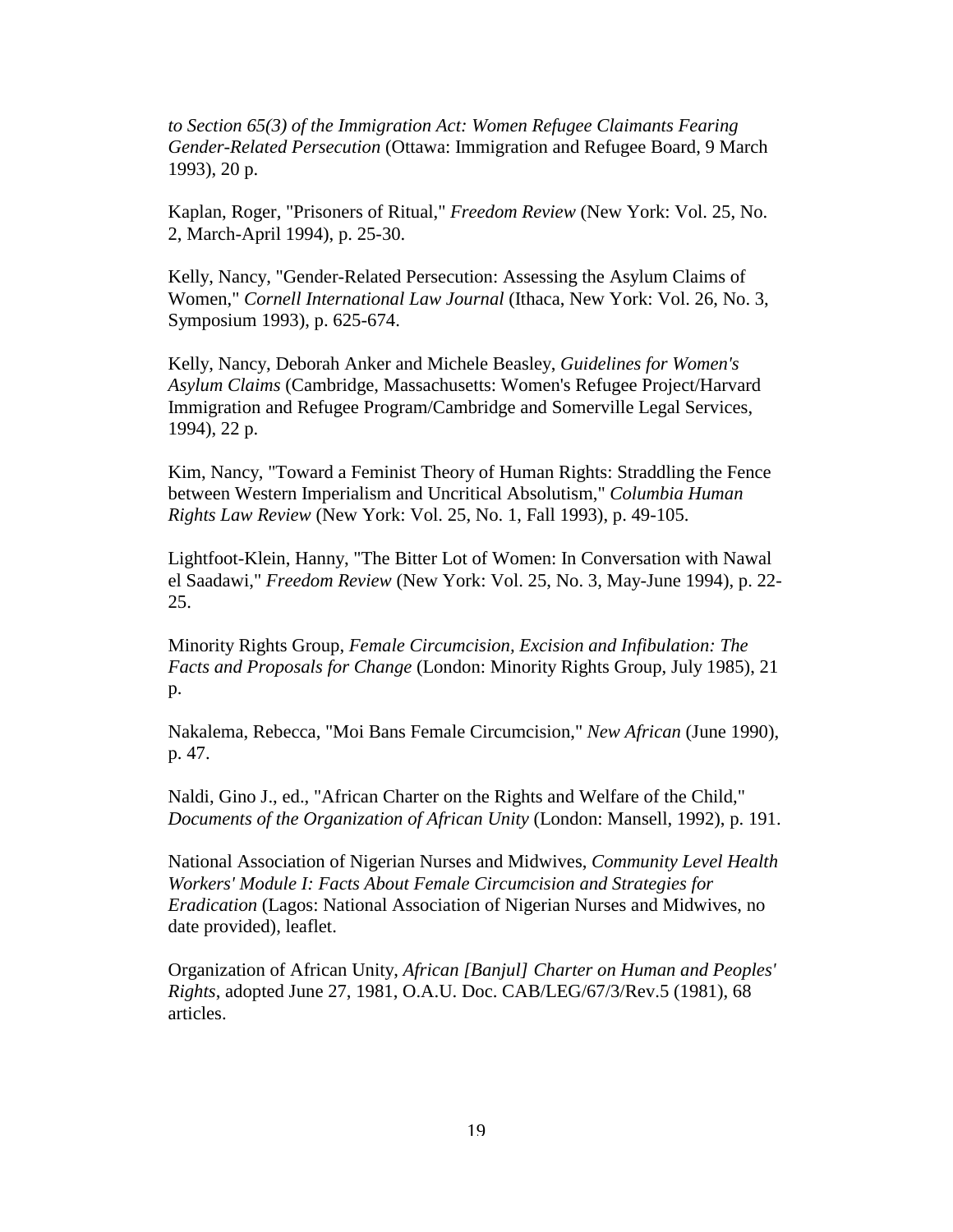Parker, Wendy; Comeau, Pauline, "Women Succeed in Vienna Where Others Fail," *Human Rights Tribune* (Ottawa: November 1993), p. 22-27.

 Ras-Work, Berhane, *Letter from Berhane Ras-Work, President, Inter-African Committee for the Eradication of Traditional Practices Affecting the Health of Women and Children in Africa to Kaye Stearman, Deputy Director, Minority Rights Group* (Geneva: 1 June 1992), 1 p.

 Ras-Work, Berhane, President, Inter-African Committee for the Eradication of Traditional Practices Affecting the Health of Women and Children in Africa, personal interview, May 1993 and 22 February 1994.

 Subcommittee on Human Rights and International Organizations of the Committee on Foreign Affairs, House of Representatives, *Hearings: International Human Rights Abuses Against Women* (Washington, D.C.: U.S. Government Printing Office, 1991), 267 p.

 Taba, A.H., "Female Circumcision," *World Health* (Geneva: World Health Organization, May 1979).

 Toubia, Nahid, *Female Genital Mutilation: A Call for Global Action* (New York: Women, Ink, 1993), 47 p.

 United Nations, *Convention on the Elimination of All Forms of Discrimination against Women*, adopted 18 December 1979, G.A. Res. 34/180. U.N. GAOR, 34th Session, Supp. No. 46, at 194, U.N. Doc. A/RES/34/46 (1980), 29 articles.

 United Nations, *Convention on the Rights of the Child*, adopted November 20, 1989, G.A. Res. 44/45, U.N. Doc. A/44/736 (1989), 32 articles.

 United Nations, "United Nations General Assembly Resolution 48/104: Declaration on the Elimination of Violence against Women," *Resolutions and Decisions Adopted by the General Assembly During the First Part of its Forty-Eighth Session from 21 September to 23 December 1993* (New York: United Nations Department of Public Information, News Coverage Service, Press Release GA/8637, 20 January 1994), 6 articles.

 United Nations General Assembly, *Adoption of the Final Documents and Report of the Conference, Report of the Drafting Committee, Addendum, Final Outcome of the World Conference on Human Rights* (New York: UN General Assembly, A/CONF.157/DC/1/Add.1, 24 June 1993) 25 p.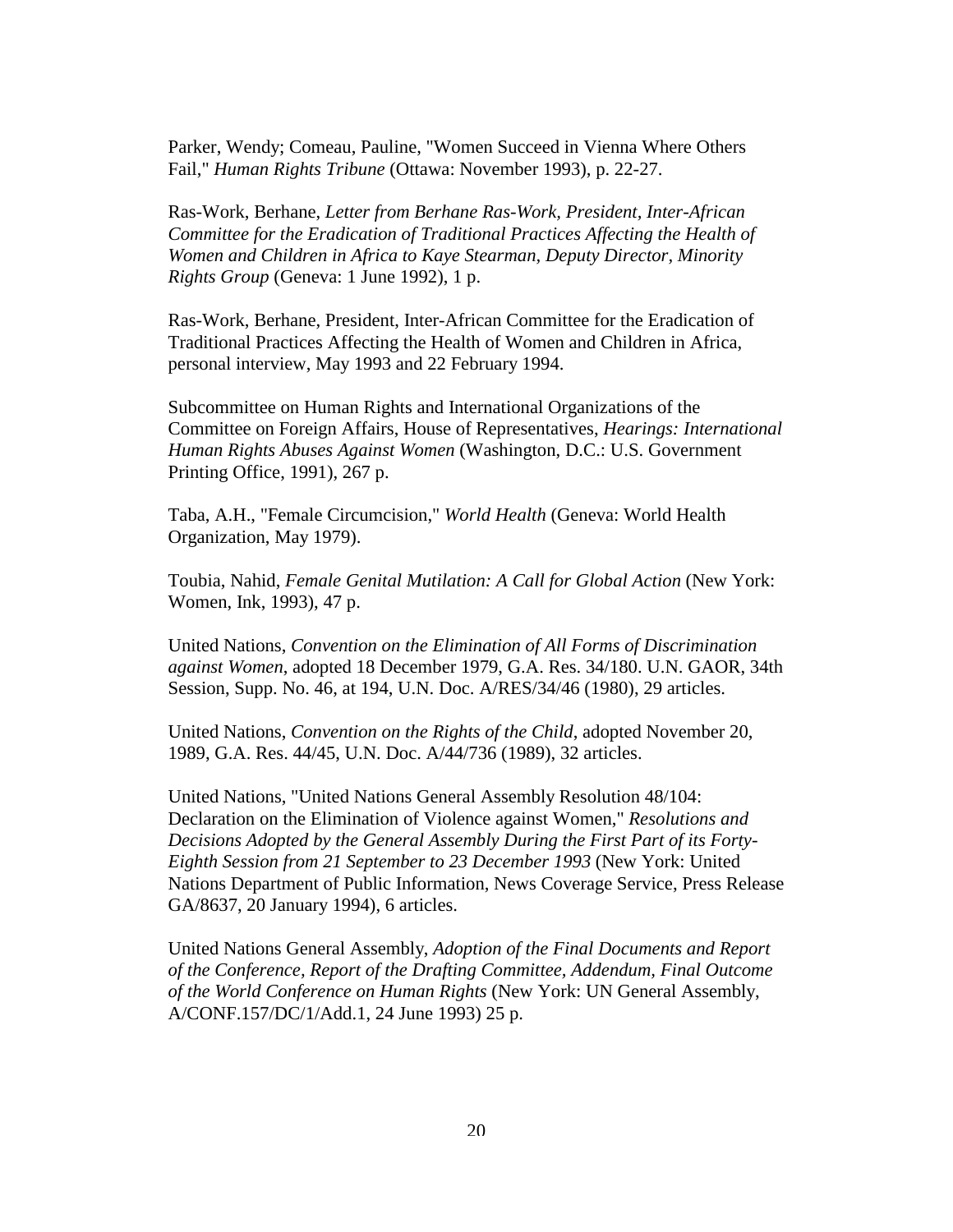United Nations General Assembly, *Vienna Declaration and Programme of Action, Note by the Secretariat* (New York: UN General Assembly, A/CONF.157/23, 12 July 1993), 28 p.

 United Nations High Commissioner for Refugees, "Executive Committee Conclusion No. 39 (XXXVI) Refugee Women and International Protection," *Conclusions on the International Protection of Refugees adopted by the Executive Committee of the UNHCR* (Geneva: Office of the United Nations High Commissioner for Refugees, 1992), 2 p.

 United Nations High Commissioner for Refugees, "Executive Conclusion No. 64(b) (XLI) Refugee Women and International Protection," as reported on the UNHCR/Centre for Documentation on Refugees "EXCOM Conclusions" database.

 United Nations High Commissioner for Refugees, "Executive Conclusion No. 73 (XLIV) Refugee Women and Sexual Violence," *Report of the 44th Session* (Geneva: Office of the United Nations High Commissioner for Refugees, A/AC.96/821 [1993], 1993), 3 p.

 United Nations High Commissioner for Refugees, *Guidelines on the Protection of Refugee Women* (Geneva: Office of the United Nations High Commissioner for Refugees, July 1991), p. 36, 37.

 United Nations High Commissioner for Refugees, *Memorandum: Female Genital Mutilation* (Geneva: UNHCR Division of International Protection, SUS/HCR/0111 Washington [UNHCR], 10 May 1994), 3 p.

 United Nations High Commissioner for Refugees, *Note on Certain Aspects of Sexual Violence against Refugee Women* (Geneva: UN High Commissioner for Refugees, EC/1993/SCP/CRP.2, 29 April 1993), 27 p.

 United Nations Population Fund, *Report of the Round Table on Women's Perspectives on Family, Reproductive Health and Reproductive Rights, Ottawa, Canada, 26-27 August 1993* (New York: International Conference on Population and Development, 1994), 24 p.

 World Health Organization, *Female Circumcision: Statement of WHO Position and Activities* (Geneva: World Health Organization, June 1982), 1 p.

World Health Organization, *Female Genital Mutilation: World Health Assembly*